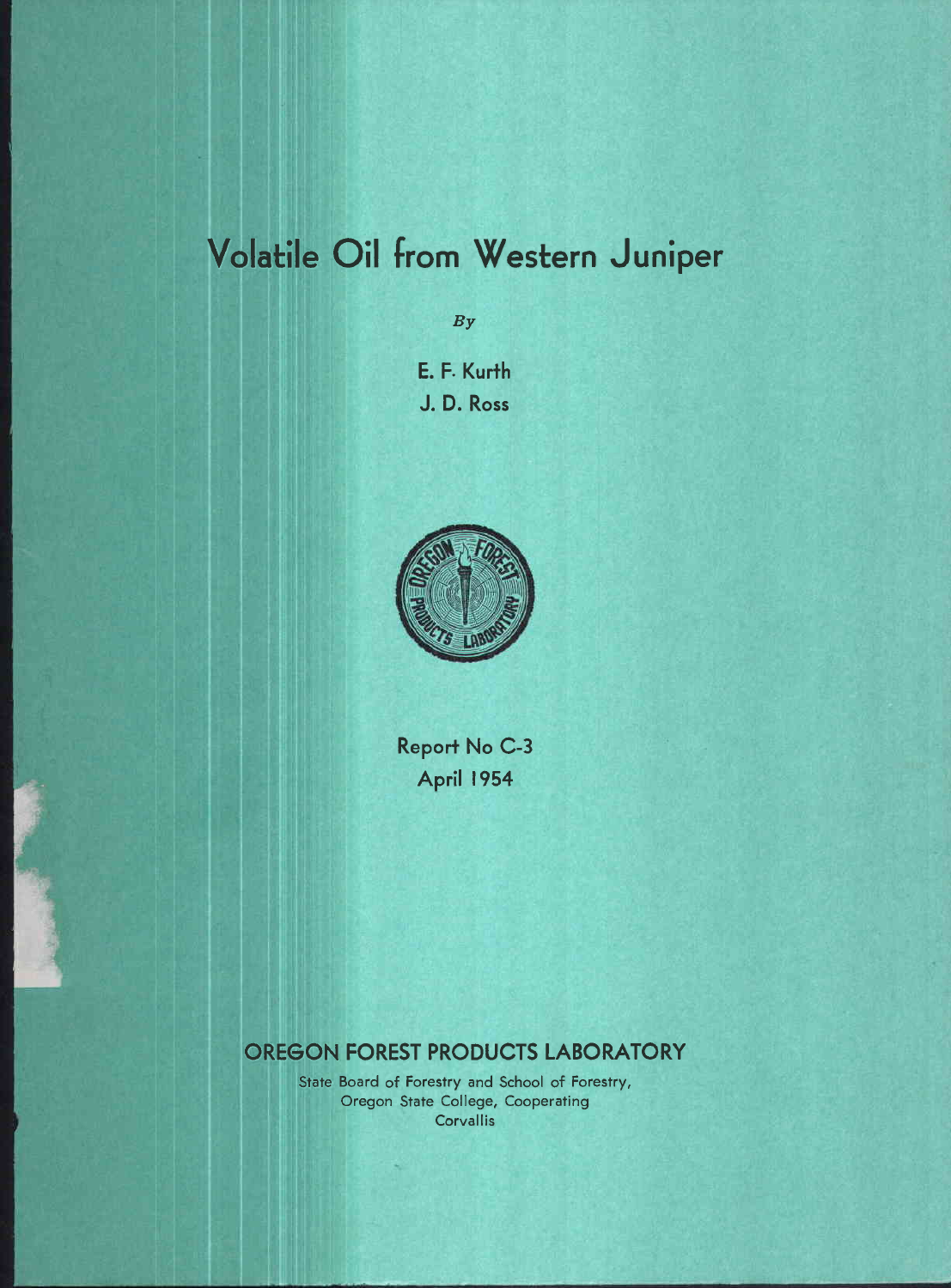## TABLE OF CONTENTS

 $\label{eq:2.1} \sqrt{2\cdot\omega^2} = 2\cdot\omega_0\cdot\mathcal{L}_{\text{max}}$ 

 $\left\langle \mathcal{A} \right\rangle_{\mathcal{B}} \mathcal{L}^{k} / \mathcal{H} \left\langle \mathcal{A} \right\rangle_{\mathcal{A}}$ 

Page

| <b>SUMMARY</b>                  |
|---------------------------------|
|                                 |
|                                 |
| Examination of the crude oil 11 |
|                                 |
|                                 |
|                                 |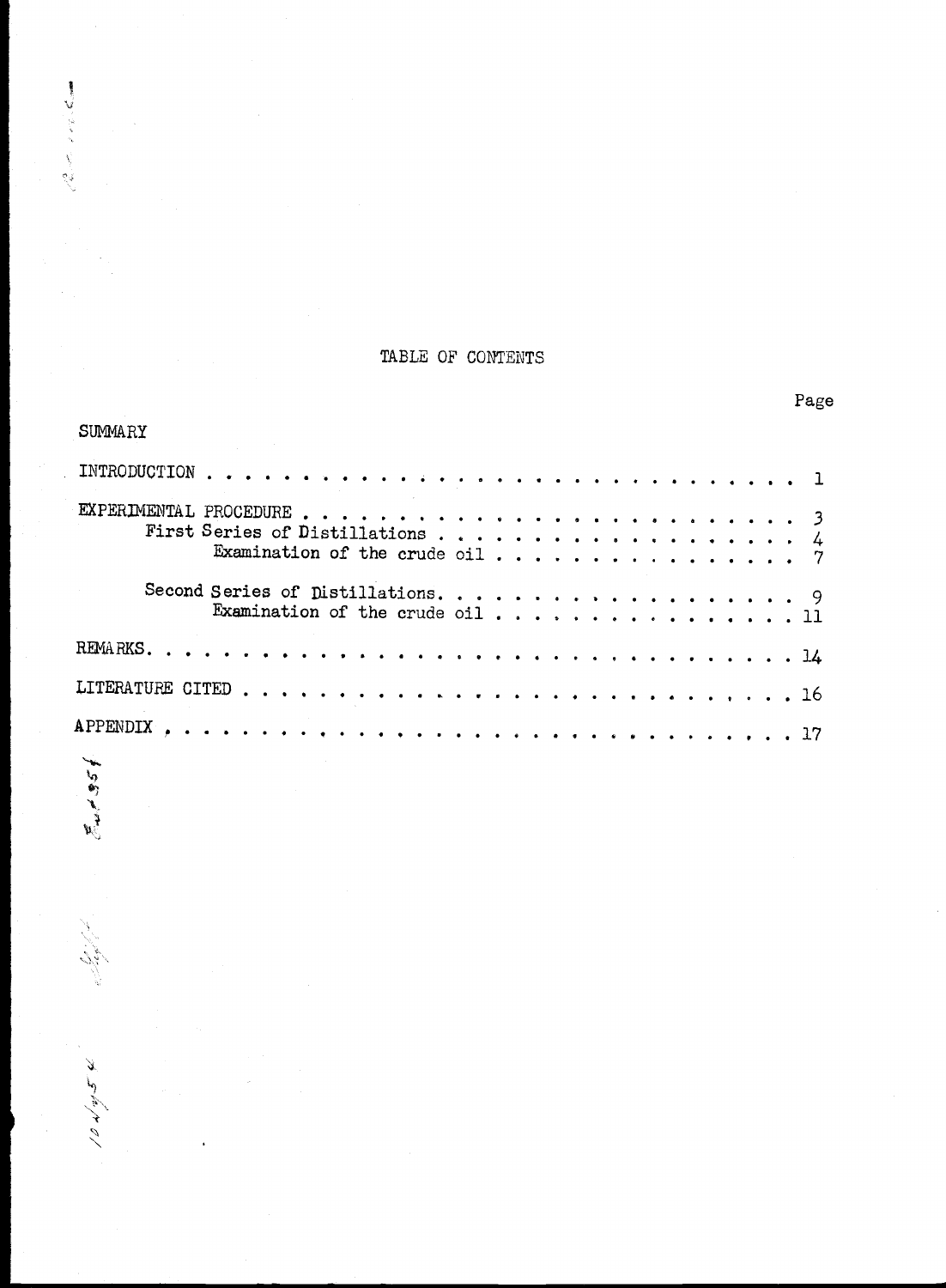### **SUMMARY**

Thirty-two charges of wood from western juniper trees were steam distilled. The volatile oil was recovered, and its composition and yield determined.

The wood was reduced to various-size particles by chipping and by hammermilling. Some charges contained bark; some were of wood only.

Low steam pressures (under 10 psi) and hammer-milled chips gave oil yields of higher quality and greater volume.

Oil recovery averaged around 1.4 per cent, of which about 15-40 per cent was cedrol,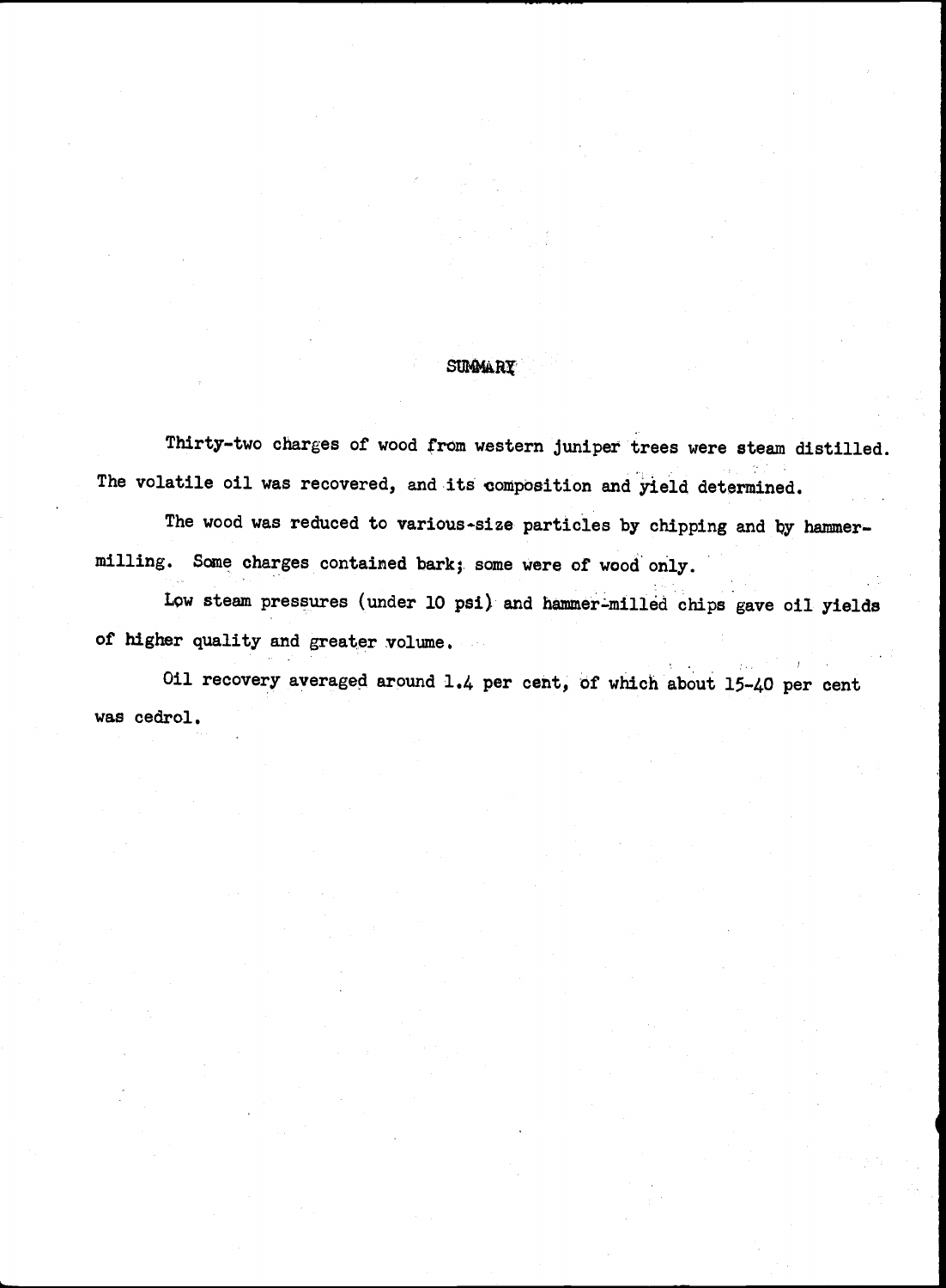### VOLATILE OIL FROM WESTERN JUNIPER

by

E. F. Kurth

J. D. Ross

### INTRODUCTION

In large areas of central and eastern Oregon the principal tree species is western juniper (Juniperus occidentalis Hook.). The principal uses for the wood are confined at present to fence posts, novelties, and fuel. Most large trees are decayed internally by fungus attack, making difficult the recovery of lumber or pencil stock.

In an effort to find high-value products from the species which would permit its economic utilization, an investigation of its properties and constituents was initiated at the Oregon Forest Products Laboratory.

The present report is a study of steam distillation of the volatile oils in the wood.

Previous studies of western juniper wood included an investigation in 1947 of the amount and composition of the extractives in the wood.<sup>1</sup> This investigation showed yields of 0.9-1.25 per cent of volatile oil (based on the weight of dry wood), with the main constituents being cedrol and cedrene. These materials are also present in commercial cedarwood oil recovered from eastern redcedar heartwood  $(J.$  virginiana) and species of juniper  $(J.$  ashei Buchholz,  $J.$  flaccida Schlecht., and J. monosperma Sarg.) growing in Texas and Northern Mexico. Other extractives found in western juniper wood were fatty and resin acids, phytosterol, resenes, and a catechol phiobaphene,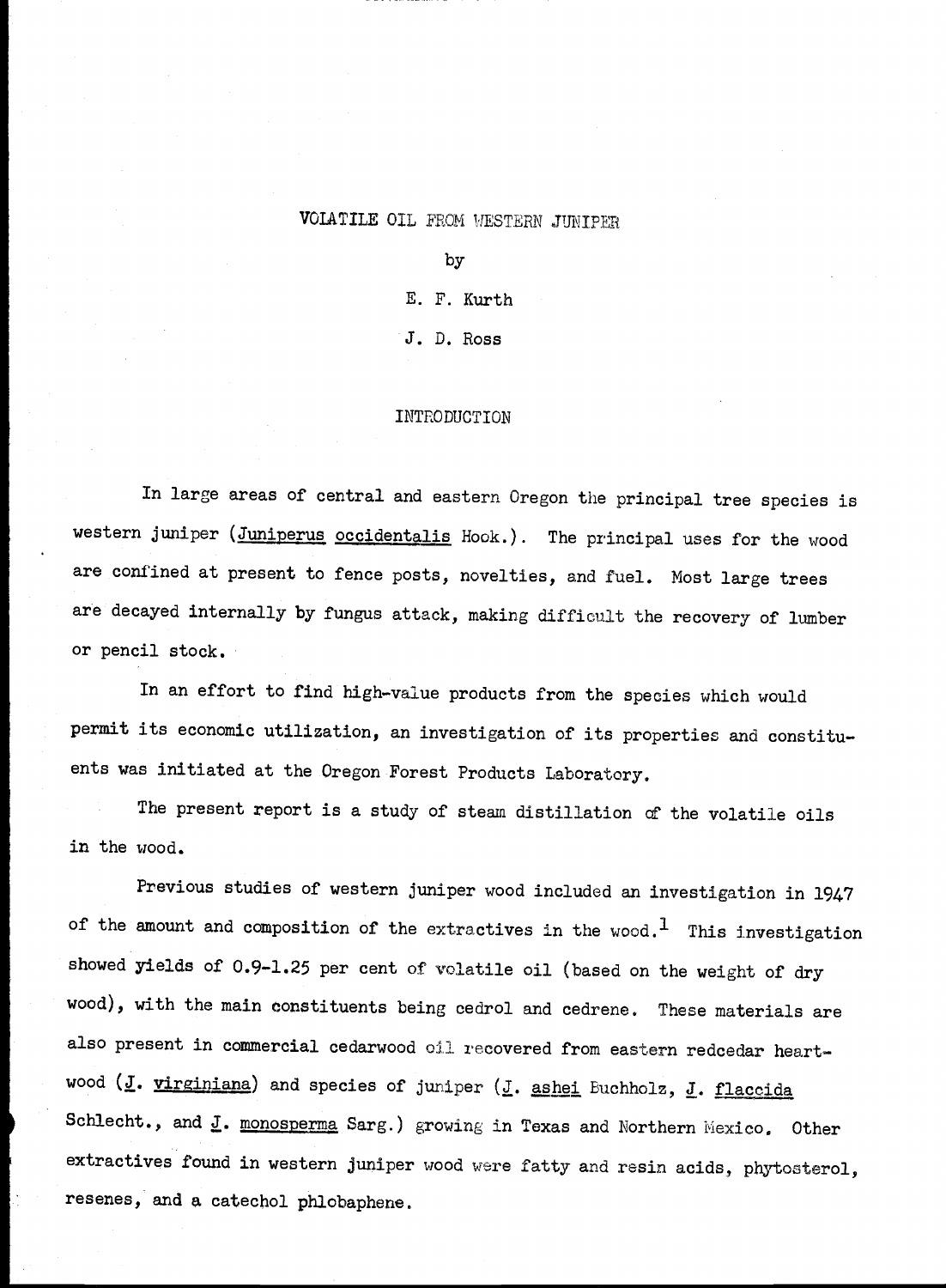A further study of the volatile-oil content of juniper trees was made in the fall of 1951 on trees growing on moist ground along stream beds, dry ground, and arid lava-ash-type soil east and south of Prineville, Oregon.<sup>2</sup> In this investigation, five trees about 16 inches in diameter two feet above the ground were felled and sampled for each type soil; cross-sectional disks were then cut from the butt logs and the top logs to obtain information on the distribution of the oil within the tree trunk and under different growing conditions. The yield of volatile oil from these trees was determined in the Laboratory and is given in Table 1.

|               |                       | Volatile oil          |
|---------------|-----------------------|-----------------------|
| Soil type     | Butt <sup>1</sup>     | Top <sup>2</sup>      |
|               | Per cent <sup>3</sup> | Per cent <sup>3</sup> |
| Moist         | 2.43                  | 1.12                  |
| Dry           | 2.35                  | 1.01                  |
| Arid lava-ash | 2.01                  | 1.14                  |

Table 1. Yield of Volatile Oil from Juniper Trees Growing on Different Types of Soil.

<sup>1</sup> Two feet above ground level.

<sup>2</sup> Six-inch top diameter.

3 On an oven-dry weight basis.

The data show that the yield of volatile oil from all of the trees was similar; the yield of oil from the wood at the 2-foot above-ground height varied from 2.01 to 2.43 per cent, whereas that from the top of the trees varied from 1.01 to 1.14 per cent. The average yield at the bottom of the trees was 2.26 per cent and that from the top of the trees was 1.09 per cent, giving an average yield for top and bottom disks of 1.73 per cent.

In June 1952, the John D. Walsh Company, New York Gity, advised the Laboratory that the price of cedrol was from 3.50 to 4.00 dollars a pound and request-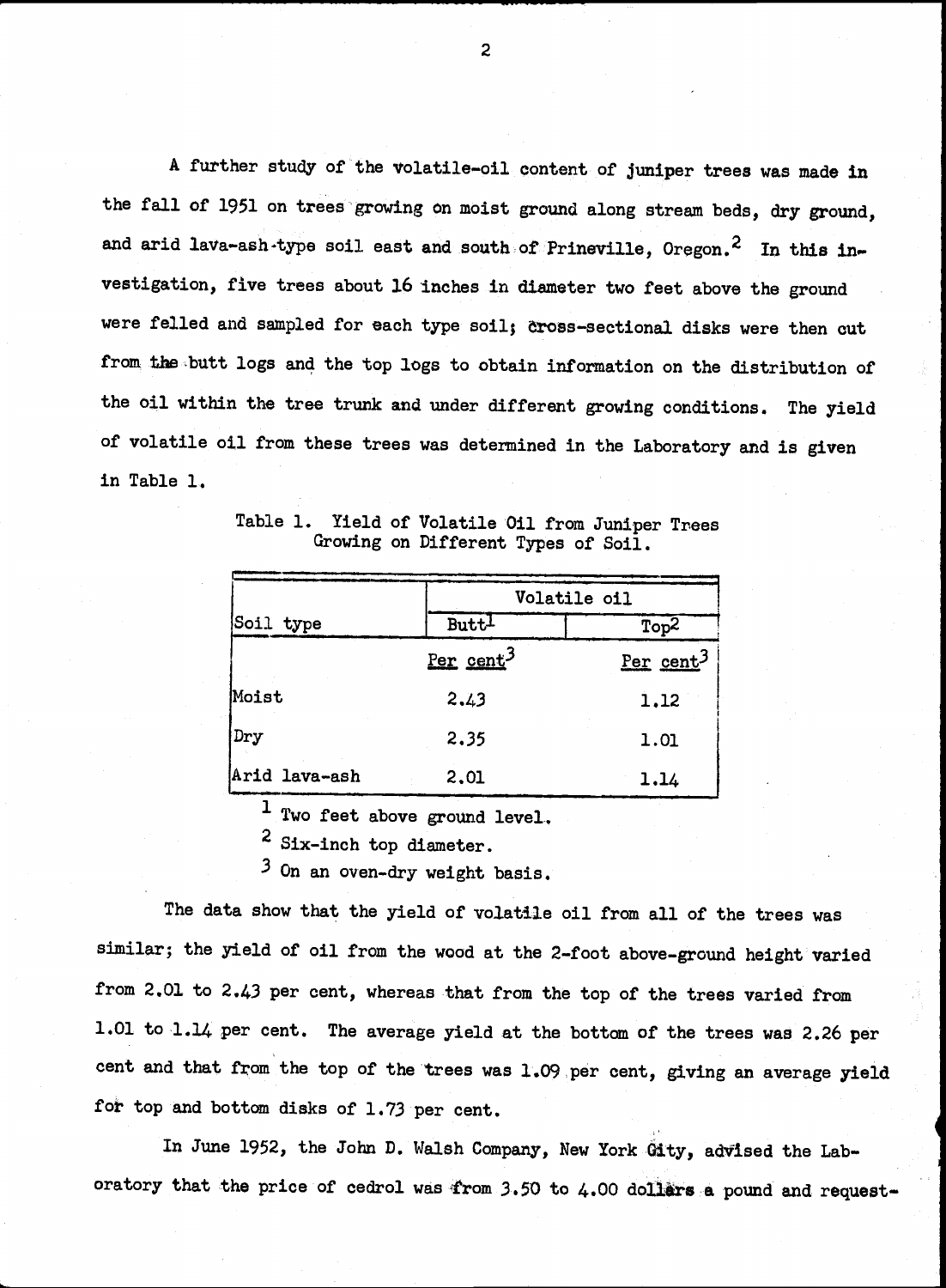ed that crude and refined samples of the oil steam-distilled from western juniper wood be submitted to them for market evaluation. In this connection, fresh lots of juniper wood were obtained, the wood was then chipped or hogged, and the chipped or hogged material was steam-distilled at various steam pressures and for different periods of time to ascertain the optimum conditions of oil recovery. Samples of the oil were submitted for market evaluation and the use of the oil-free steamed wood residue was explored for fiberboard production, The purpose was to establish whether an integrated operation combining oil recovery with use of the spent wood residue for fiberboard production would be economically feasible.

### EXPERIMENTAL PROCEDURE

The first lot of juniper wood was collected by Laboratory personnel in the Prineville, Oregon, area during the latter part of May 1953. Living trees were felled and cut into 4-foot lengths, These were hand-barked, slabbed, and chipped into conventional pulp-size chips. Where necessary they were further sized by passing through a chip breaker. A part of the chips was further processed by hammer-milling to ascertain the effect of particle size on the rate of oil distillation.

The Influence of particle size on oil yield was explored on a small scale in a Clevenger apparatus. The results on 1/2-inch wood chips, hammer-milled chips, and Wiley-milled chips passing a 1/2-inch screen are shown in Table 2. It was observed that large chips gave substantially lower yields of oil than did fire material.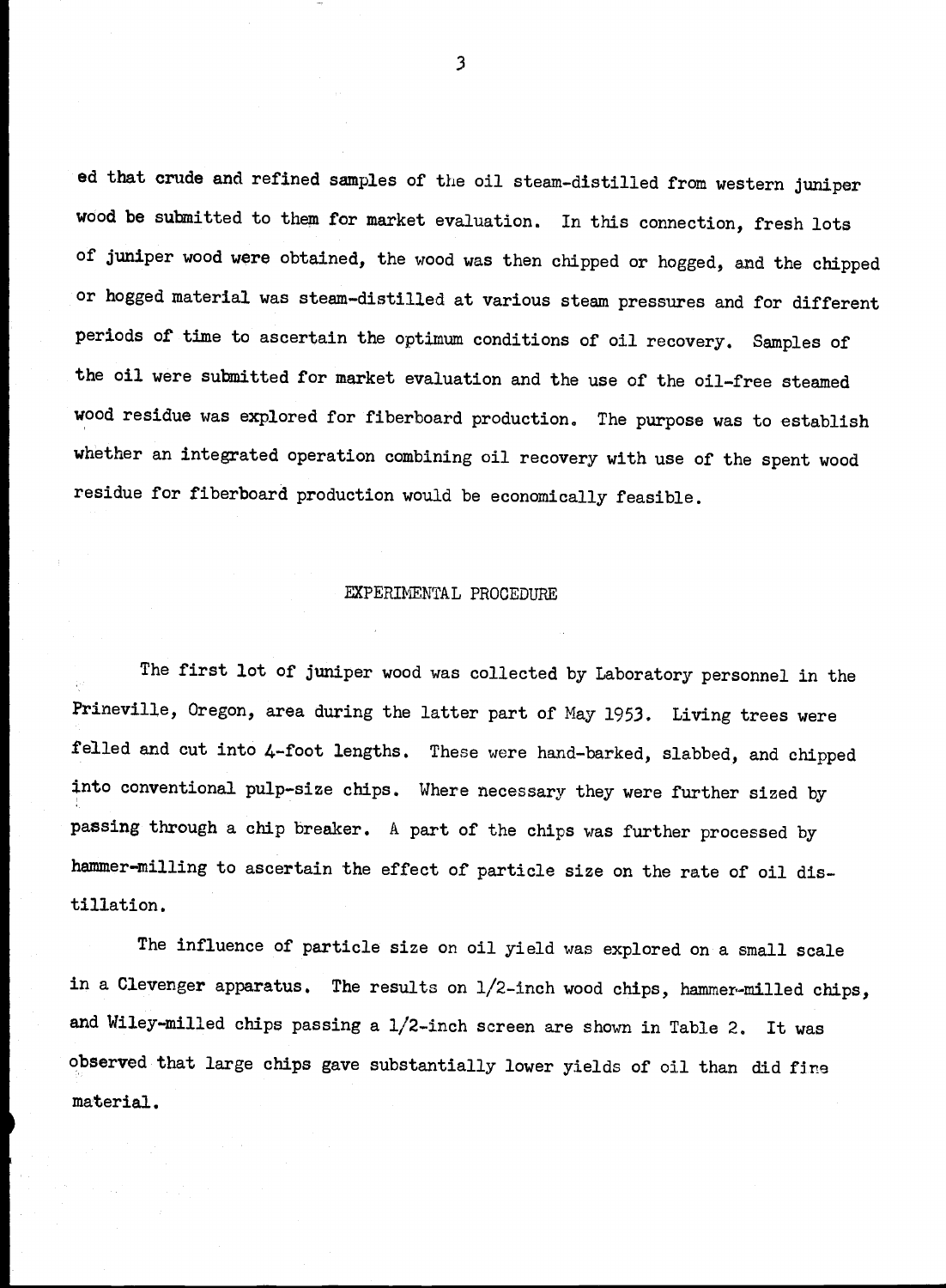| Material                 | Time of<br>distillation | Volumetric<br>yield | Gravimetric<br>yield |
|--------------------------|-------------------------|---------------------|----------------------|
|                          | Hours                   | Per dent            | Per cent             |
| $1/2$ <sup>"</sup> chips | 20                      | 0,63                | 0.40                 |
| Hammer-milled chips      | 30                      | 1.08                | 0.85                 |
| Wiley-milled chips       | 30                      | 1.20                | 0.92                 |
|                          |                         |                     |                      |

### Table 2. Effect of Particle Size on Oil Yield in a Clevenger Apparatus.

Dry wood basis.

The Laboratory's pulp digester, with some modifications, was used for the large-scale steam distillations of juniper tiood. Steam was admitted at the bottom of the digester, passed up through the bed of wood chips, and the vapors were vented from the top of the digester through a 50-foot spiral of 3/8-inch copper tubing contained in a 10-gallon metal can through which cooling water was passed.

### First Series of Distillations

The condensate was collected in a 6-liter aspirator bottle filled with 1/4-inch Raschig rings, water, and hexane as shown in Figure 1. The oil dissolved in the hexane, which was drained off at the end of a run and fractionally distilled to leave the crude oil. Some of the oil was lost along with some hexane through incomplete separation of the hexane from the water layer.

In operation, the digester was preheated for 15-30 minutes with the cover off, then loaded with wood from which a composite sample had been taken for moleture determination. The digester was then closed, inverted, and the condenser connection attached. Gondenser cooling water was started and steam admitted to the charge according to a set pressure regulated by a temperature controller attached to the digester, Rate of vapor discharge was regulated by manual control of a valve in the vent line, Condensed vapors were conducted through the hexane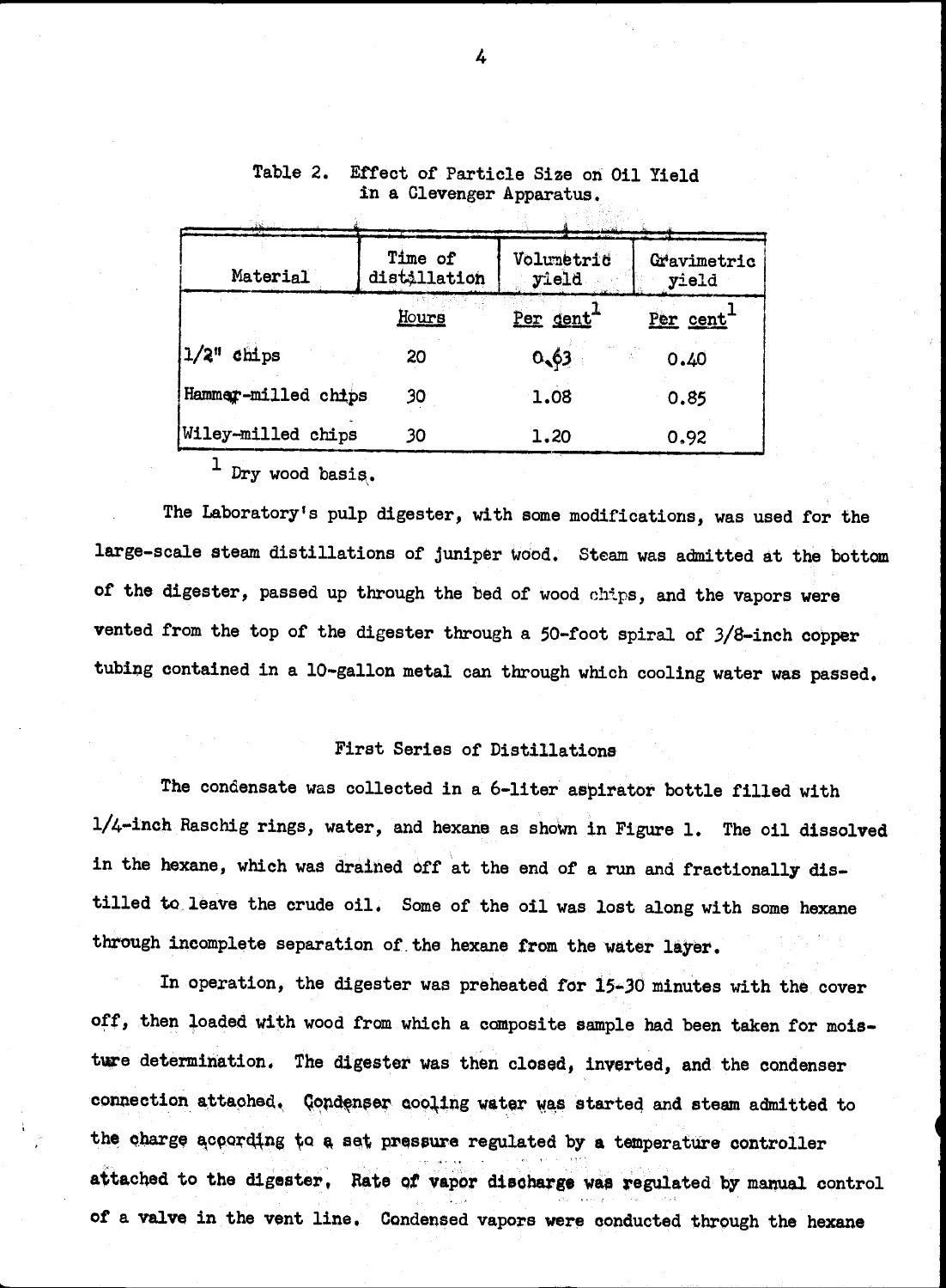trap, and waste water was collected and weighed as the distillation progressed. At the end of the distillation, usually 4-6 hours, the condenser was shut off and the condensate temperature allowed to rise in order to flush out any oil trapped in the condenser. After this, the hexane was drained off and distilled in a laboratory apparatus to leave the crude oil. After standing overnight, the waste water was skimmed with paper to recover traces of oil; this was then added to the main sample of oil.

Data for all runs are compiled in Table 3. The yields of oil increased with increase in steam pressures. Some of the yields were rather irregular; this may be attributed to (1) channeling of steam through the charge, (2) differences in proportions of heartwood and sapwood in the charges, (3) possible retention of oils in the condenser from one run to another and  $(4)$  incomplete separation of the oil from the aqueous condensate.

Rate of vapor venting was not investigated to any extent because of its irregularity and the inability to control it satisfactorily. It appears customary to use considerably more than theoretical amounts of steam in volatile oil distillations, so this practice was followed (3, Volume I, 159-166).

In runs 10, U, 12, the hexane trap was drained at the end of the first hour, the third hour, and at the end of the run. The crude oil was recovered and an approximate distillation rate established. The results of these runs are shown in Table 4. These values do not appear reliable, probably because of appreciable quantities of oil held up in the condenser. The values for rate of distillation shown in Figure 4 are considered more representative.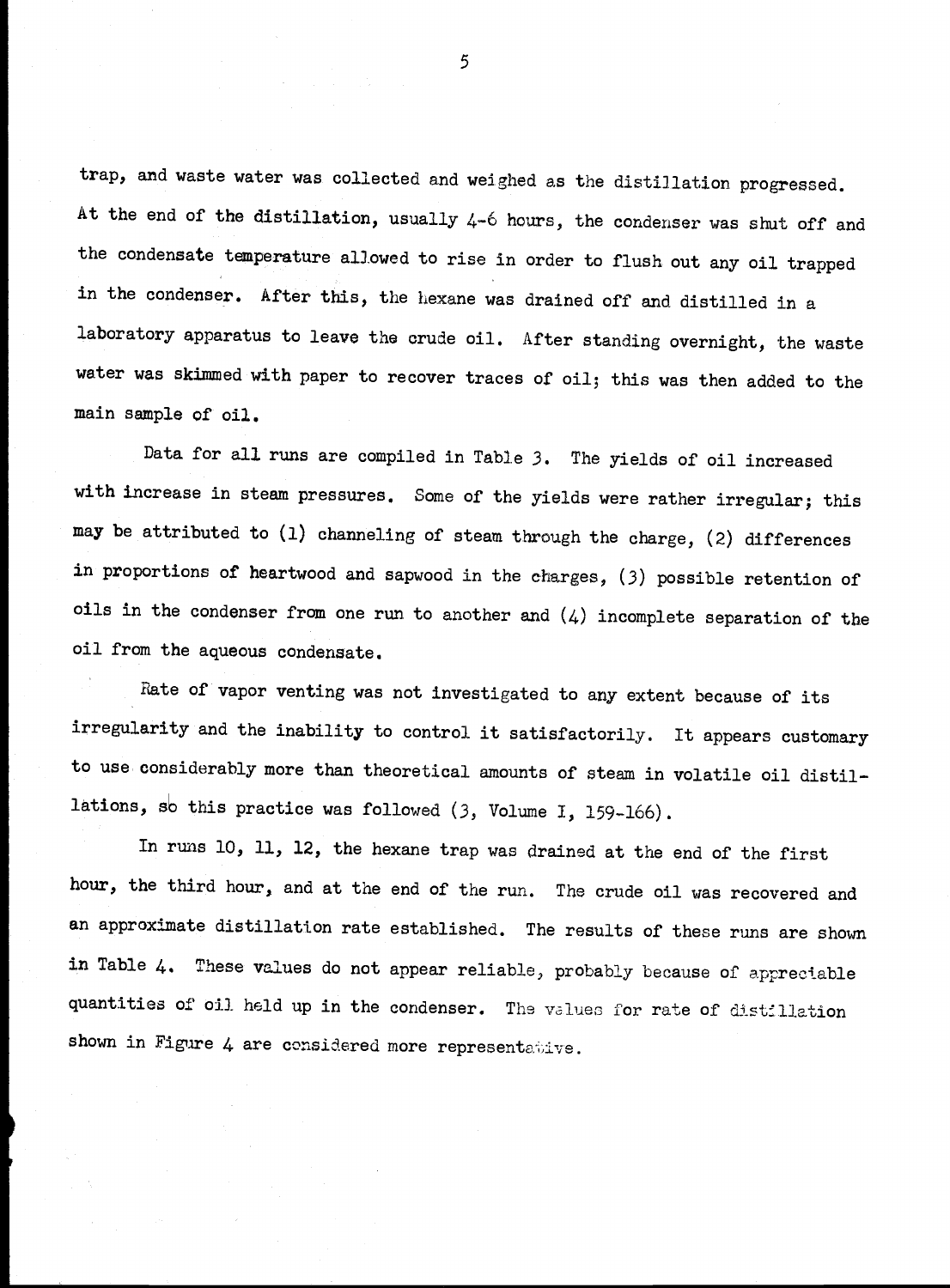| Run    | Material                                         | Wet wt of<br>charge | Moisture<br>content   | Dry wt of<br>charge     | Steam<br>pressure | Distillation<br>time | Wt of<br>condensate                            | Wt of<br>crude oil | 011 yield             |
|--------|--------------------------------------------------|---------------------|-----------------------|-------------------------|-------------------|----------------------|------------------------------------------------|--------------------|-----------------------|
|        |                                                  | 丛                   | Per cent <sup>1</sup> | $\overline{\mathbf{p}}$ | Psi               | Hr:Min               | $\underline{\mathbf{L}}\underline{\mathbf{b}}$ | 巫                  | Per cent <sup>2</sup> |
| ı      | Chips <sup>3</sup>                               | 20                  | 53.3                  | 9.3                     | $\mathbf 0$       | 3:05                 |                                                | Discarded          |                       |
| 2      | Chips                                            | 57                  | 55.5                  | 25.3                    | 5                 | 6:00                 | 214                                            |                    |                       |
| 3      | H.M. Chips <sup>4</sup>                          | 60                  | 42.1                  | 34.6                    | 35                | 4:45                 | 392                                            | 0.06<br>0,386      | 0.24                  |
| 4      | H.M. Chips                                       | 60                  | 49.5                  | 30.3                    | 15                | 6:15                 | 358                                            | 0.114              | 1.11                  |
| 5      | H.M. Chips                                       | 54                  | 43.2                  | 30.6                    | 60                | 4:10                 | 453                                            | 0.446              | 0.38                  |
| 6      | H.M. Chips                                       | 56                  | 42.8                  | 32.0                    | .5                | 6:00                 | 402                                            | 0.271              | 1.46<br>0.85          |
| 7      | Chips                                            | 56                  | 43.2                  | 31.7                    | 25                | 6:20                 | 492                                            | 0,334              | 1.05                  |
| 8      | H.M. Chips                                       | 50                  | 49.2                  | 25.4                    | 5                 | 6:00                 | 254                                            | 0.111              | 0.44                  |
| 9      | 'H.M. Chips                                      | 50                  | 34.0                  | 33.0                    | 40                | 6:00                 | 356                                            | 0.60               | 1.82                  |
| 10     | H.M. Chips                                       | 45                  | 36.9                  | 28.4                    | 40                | 5:45                 | 427                                            | 0.35               | 1.23                  |
| 11     | H.M. Chips                                       | $\boldsymbol{\mu}$  | 37.5                  | 25.5                    | 20                | 5:45                 | 422                                            | 0.37               | 1.45                  |
| 12     | H.M. Chips                                       | 39                  | 31.5                  | 26.6                    | $\mathbf 0$       | 6:20                 | 241                                            | 0,201              | 0.76                  |
| 13     | Chips                                            | 64                  | 34.5                  | 42.0                    | 25                | 5:15                 | 376                                            | 0.396              | 0.945                 |
| 14     | Chips                                            | 60                  | 33.7                  | 39.7                    | 45                | 5:35                 | 368                                            | 0.302              | 0.76                  |
| 15     | Chips                                            | 42                  | 32.8                  | 28.2                    | 40                | 6:10                 | 439                                            | 0.312              | 1.11                  |
| 16     | Chips                                            | 52                  | 16.5                  | 43.4                    | 60                | 8:00                 | 519                                            | 0.464              | 1.07                  |
| $17 -$ | H.M. Chips                                       | 34                  | 18.3                  | 27.8                    | 60 <sup>°</sup>   | 8:00                 | 596                                            | 0.209              | 0.75                  |
|        | On the wet basis.                                |                     |                       |                         |                   |                      |                                                |                    |                       |
|        | On the oven-dry basis.                           |                     |                       |                         |                   |                      |                                                |                    |                       |
|        | Chips $-$ - Conventional $1/2$ -inch pulp chips. |                     |                       |                         |                   |                      |                                                |                    |                       |
|        | 4 H.M. Chips -- Hammer-milled chips.             |                     |                       |                         |                   |                      |                                                |                    |                       |
|        |                                                  |                     |                       |                         |                   |                      |                                                |                    |                       |
|        |                                                  |                     |                       |                         |                   |                      |                                                |                    |                       |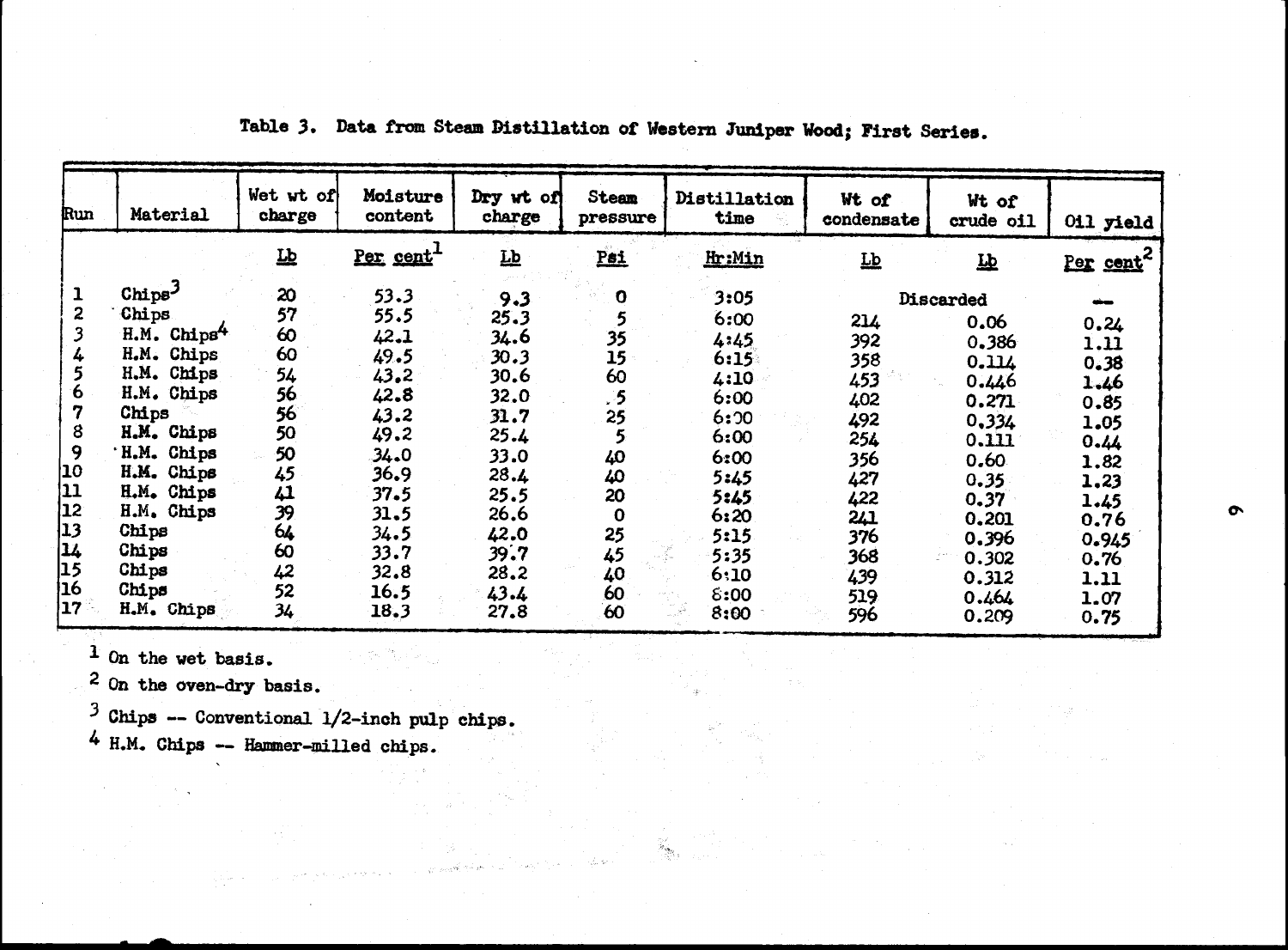

# FIGURE I. STEAM DISTILLATION APPARATUS.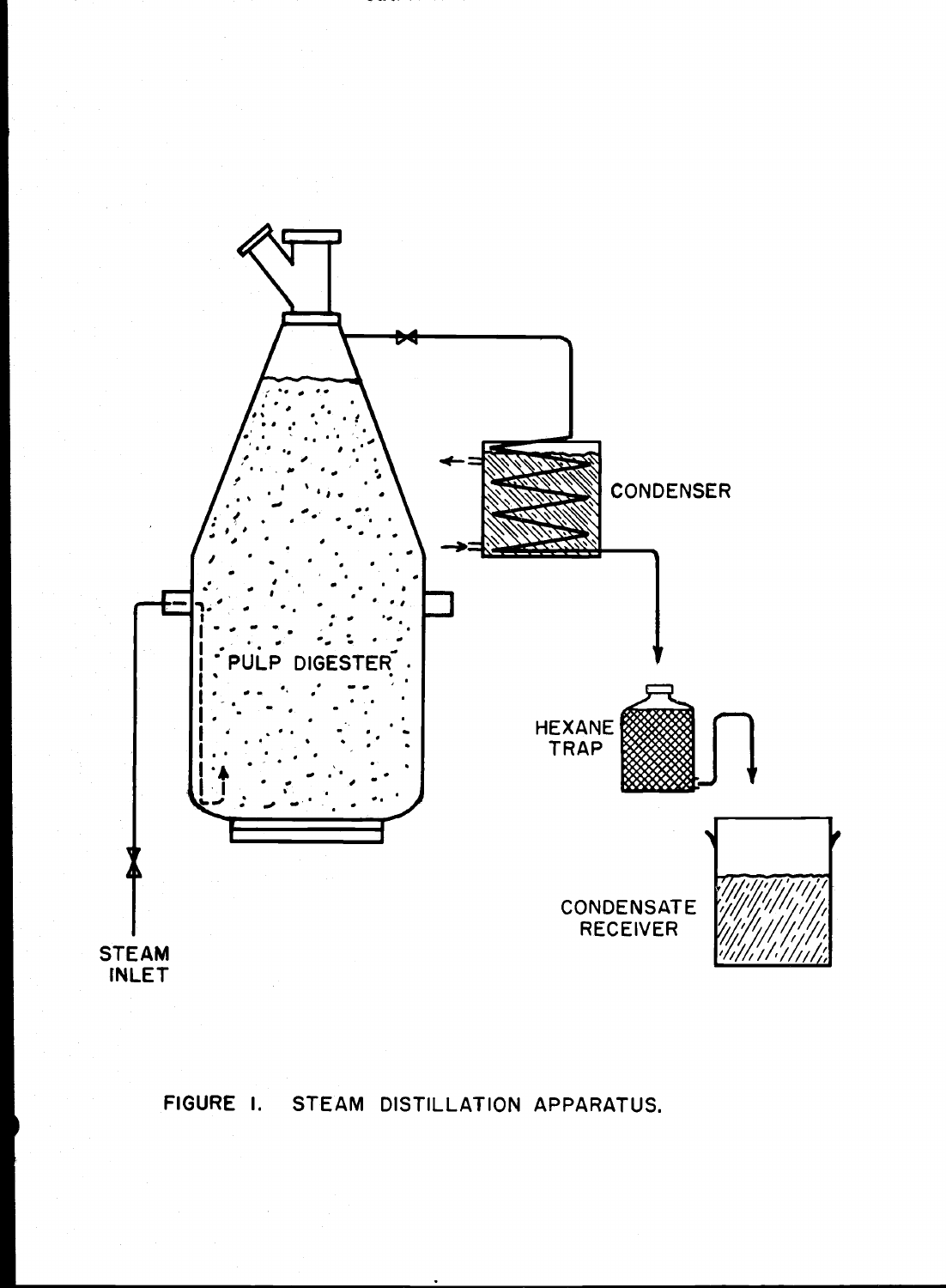

FIGURE 2. RATE OF STEAM DISTILLATION OF CRUDE JUNIPER-WOOD OIL.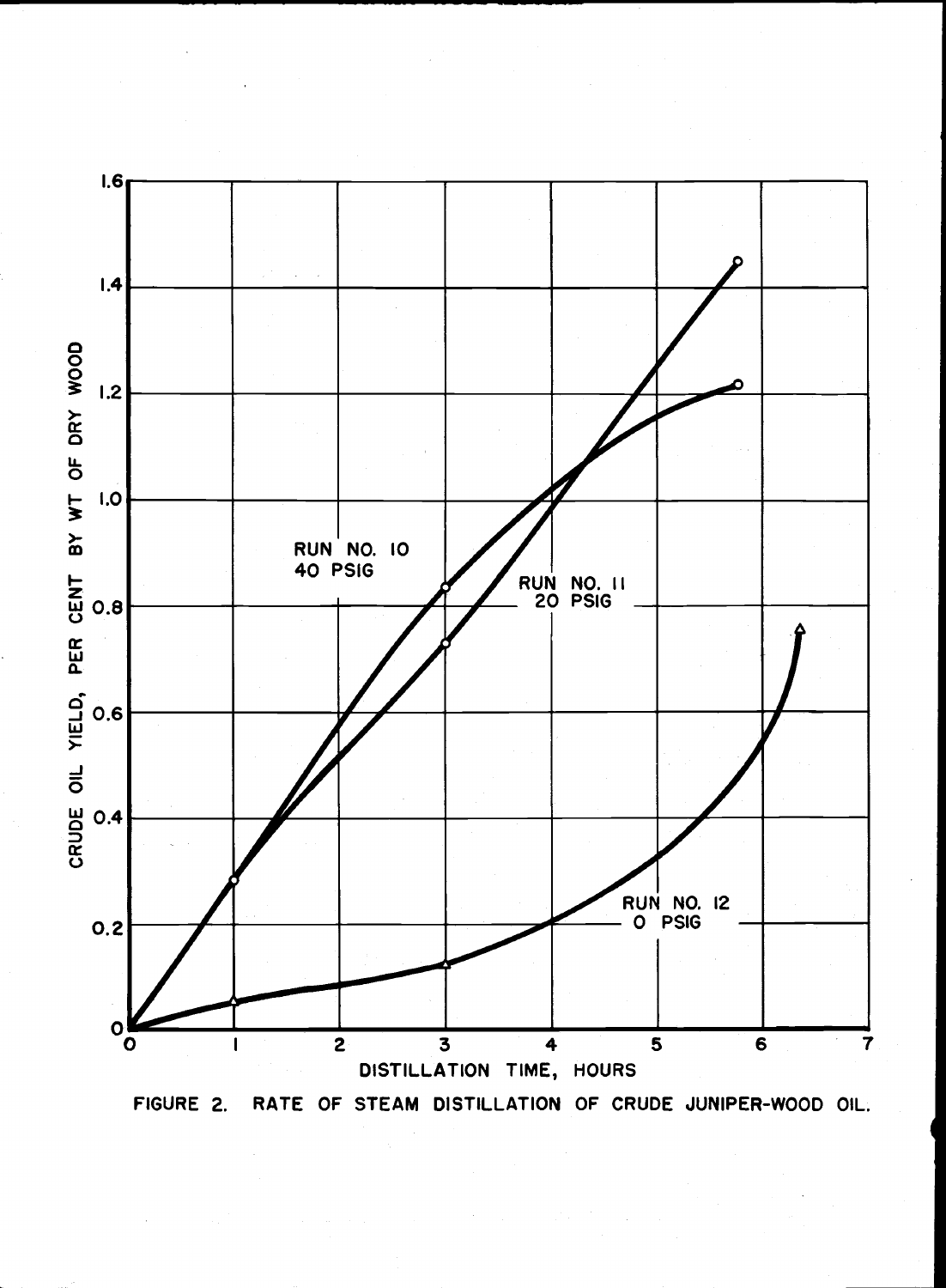|                 |                          |                |           | Oil recovered |           | Over-all  |
|-----------------|--------------------------|----------------|-----------|---------------|-----------|-----------|
| Run             | Dry wood                 | Steam pressure | $0-1$ hr  | $1-3$ hr      | end       | yield     |
|                 | $\underline{\mathbf{L}}$ | <u>Psi</u>     | <u>Lb</u> | <u>Lb</u>     | <u>Lb</u> | Per cent+ |
| 10              | 28.4                     | 30             | 0.082     | 0.155         | 0.113     | 1.23      |
| 11              | 25.5                     | 20             | 0.073     | 0.114         | 0.18      | 1.45      |
| $\overline{12}$ | 26.6                     | $0 - 1$        | 0.0154    | 0.0187        | 0.168     | 0.76      |

Table 4. Rate of Steam Distillation.

<sup>1</sup> Oven-dry weight basis.

Rate curves for these runs are shown in Figure 2.

Runs 2, 7, 13, 14, 15 were made on whole chips, primarily to supply material for fiberboard tests. The yields appeared to be slightly lower than from hammer-milled chips, although the difference was not so great as was expected. No determination of distillation rate was made on whole chips, since this distillation appeared to be slower than that of the hammer-milled chips,

### Examination of the crude oil

The variation in oil yields indicated that there might be some difference in oil composition obtained by various steam temperatures, Samples of crude oil were therefore vacuum distilled to determine any substantial difference in composition.

In each case, 50 grams of crude oil were vacuum distilled at 10 mm pressure. Material balances for these distillations are shown by Table 5.

| Oil from run --     | Distillate   | Residue      | Loss  | Recovery              |
|---------------------|--------------|--------------|-------|-----------------------|
|                     | <u>Grams</u> | <u>Grams</u> | Grams | Per cent <sup>1</sup> |
| $5(60 \text{ psi})$ | 40.59        | 4.17         | 5.24  | 81.5                  |
| $6(5 \text{ psi})$  | 42.13        | 5.13         | 2.74  | 84.0                  |
| $8(5 \text{ psi})$  | 40.93        | 3.29         | 5.78  | 82.0                  |
| $9(40 \text{ psi})$ | 37.27        | 3.03         | 9.70  | 75.0                  |

Table 5. Material Balances for Vacuum Distillations.

Basis; weight of crude oil.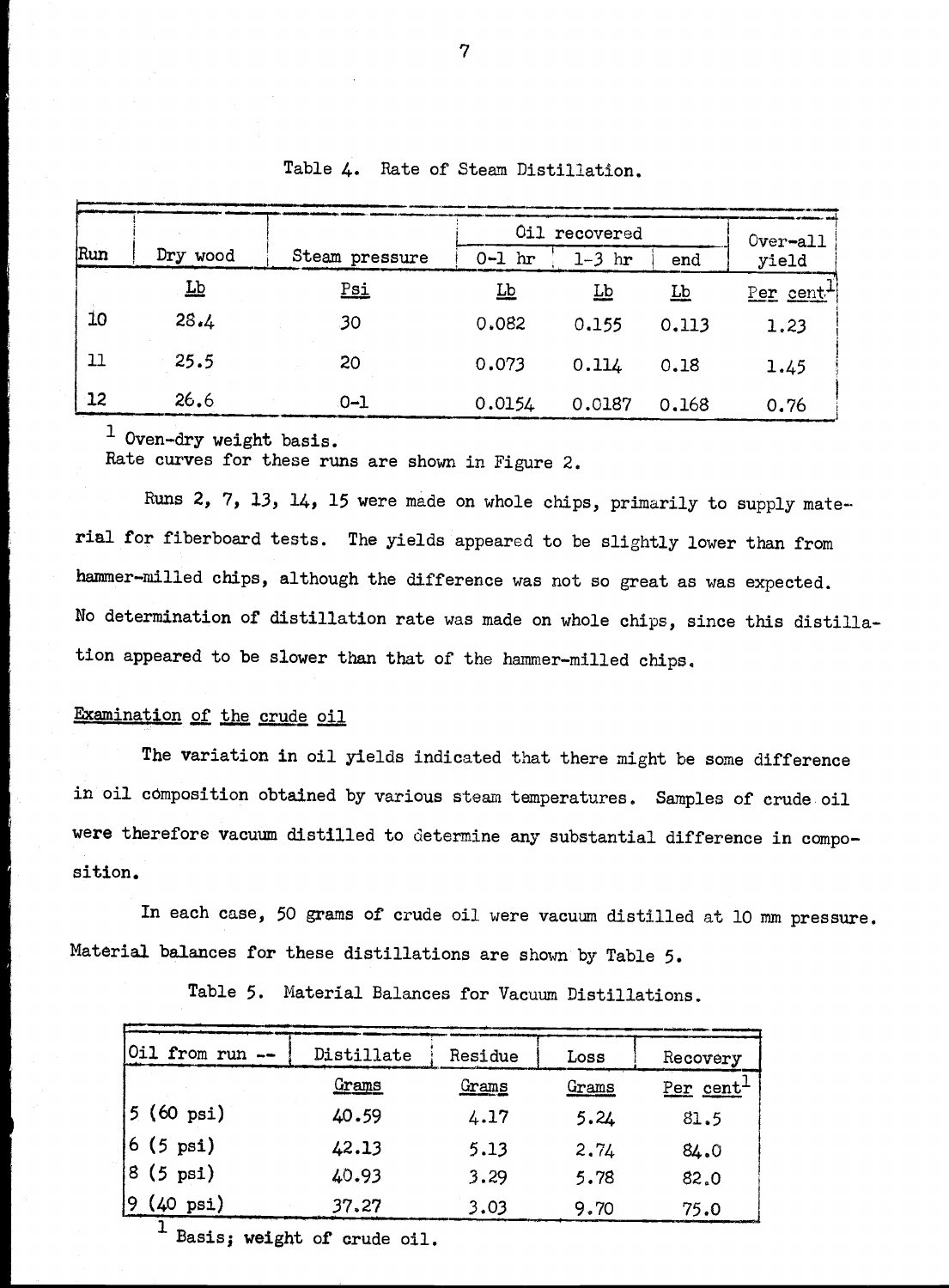By observation of the temperature and the nature of the distillate, it was possible to estimate the yields of cedrene and cedrol. In each case, the cedrol fraction appeared to come over at 100 deg C and above. The low-pressure runs yielded an oil having higher cedrol content than that from high-pressure runs. Since the total oil yield was higher for high-pressure runs, the over-all cedrol yield was higher for these pressures.

This situation is indicated by a rough calculation of the cedrol-fraction yields shown in Table 6. For this approximation, specific gravities of 0.94 were used for all fractions, and 100 deg C was taken as the division between cedrol and cedrene,

|     | Steam<br>pres- | Low-boiling<br>fraction |        |           | High-boiling<br>fraction |                   | Cedrol    |
|-----|----------------|-------------------------|--------|-----------|--------------------------|-------------------|-----------|
| Run | sure           | Volume                  | Weight | Volume    | Weight                   | Cedrol<br>content | yield     |
|     | Psi            | <u>M1</u>               | Grams  | <u>мі</u> | Grams                    | Per cent          | Per cent? |
| 5   | 60             | 26.0                    | 24.4   | 14.0      | 13,21                    | 35.0              | 0.51      |
| 6   | 5              | 23.5                    | 22.1   | 20.5      | 19.3                     | 46.5              | 0.395     |
| 8   | 5              | 13.0                    | 12, 2  | 28.0      | 26.3                     | 68.2              | 0.30      |
| 9   | 40             | 23.5                    | 22.1   | 16.0      | 15.0                     | 40.5              | 0.736     |

Table 6. Approximate Calculation of Cedrol Content of Various Oils from Vacuum-distillation Data.

Based on weight of crude oil.

2 Based on dry weight of wood,

While this calculation is admittedly approximate, it does indicate that the low-pressure oils were richer in cedrol, but high pressures gave better overall yield of cedrol.

Three samples of juniper oil were submitted to the John D. Walsh Company for evaluation. The samples and their properties are shown in Table 7. This company reported that all three samples showed high cedrol contents, but that they had an odor significantly different from that obtained from the mexicana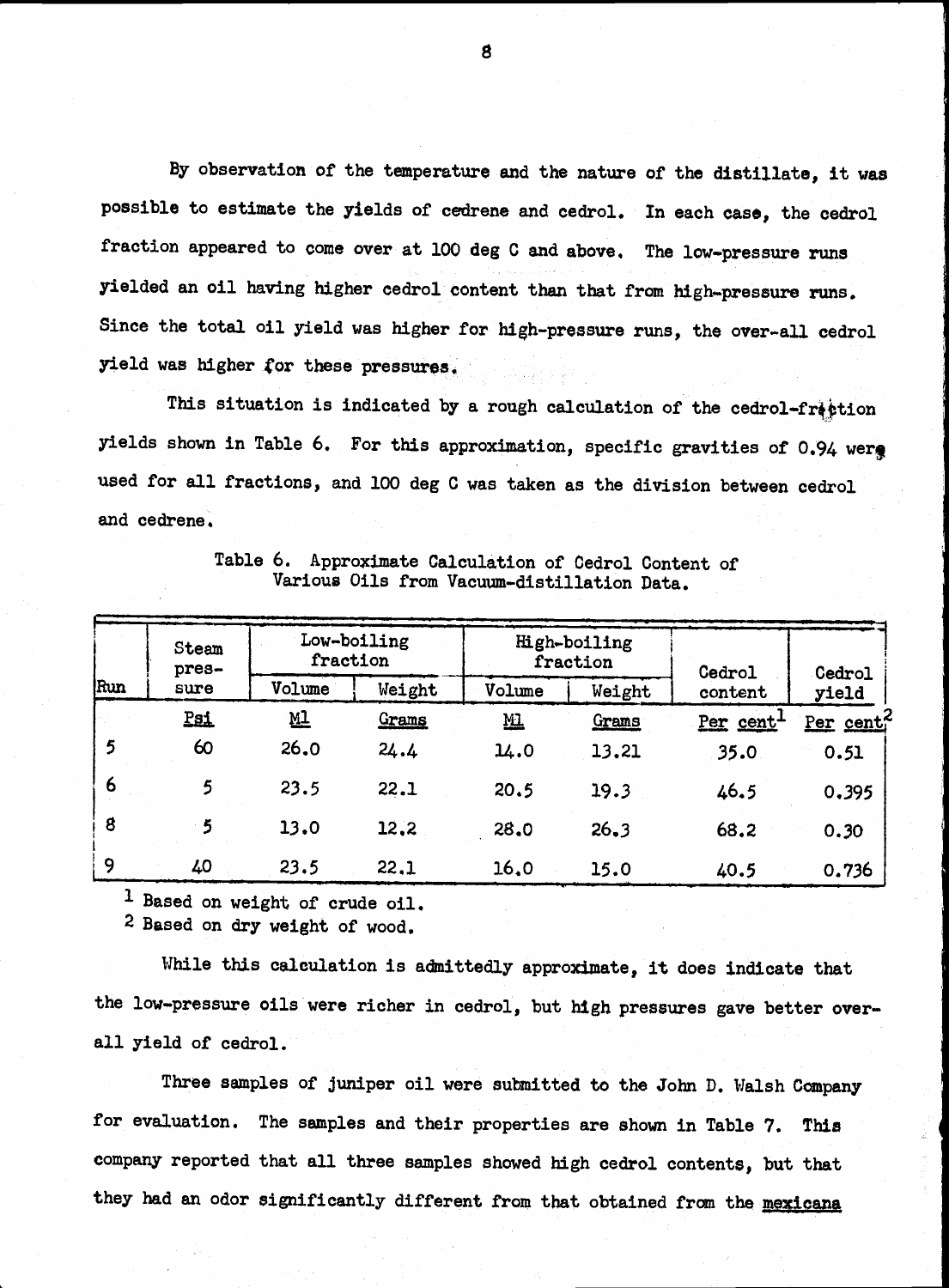(ashei) or virginiana species of juniper. Specifically, the oil was reported to have a greasy, unpleasant odor which repeated distillation did not remove.

| Sample                      | Refractive index<br>at 200 C. | Ester (cedryl)<br>acetate) content | Alcohol<br>content |
|-----------------------------|-------------------------------|------------------------------------|--------------------|
|                             |                               | Per cent                           | Per cent           |
| i1.<br>Crude oil            | 1.4988                        | 10.3                               | 48.1               |
| 12.<br>Vacuum-distilled oil | 1.5075                        | 5.4                                | 45.2               |
| 3.<br>Cedrol fraction       | 1.5125                        | 10.4                               | 84.4               |

Table 7, Properties of Volatile Oil Samples Sent to the John D, Walsh Co.

### Second Series of Distillations

Additional work was undertaken with the purpose of eliminating the greasy odor from the oil, ascertaining the suitability of mechanical fiber prepared from the steamed wood residue, and obtaining further information on the best operating conditions for oil recovery. Another lot of juniper wood was collected in October 1953 which contained some heartwood rot. The hexane trap previously used to re cover the oil was discarded, and a water trap installed. This trap, shown in Figure 3, permitted continuous observation and measurement of the oil as it collected and thus the rate of distillation could be calculated.

Operating procedure was the same as before. The digester was preheated, loaded with a weighed charge, and steam passed through at controlled temperature and rate for the desired length of time. Samples of the charge were oven-dried to determine dry weight of the charge. The oil, recovered with some water, was placed in a separatory funnel until a clear separation was obtained, then removed and weighed.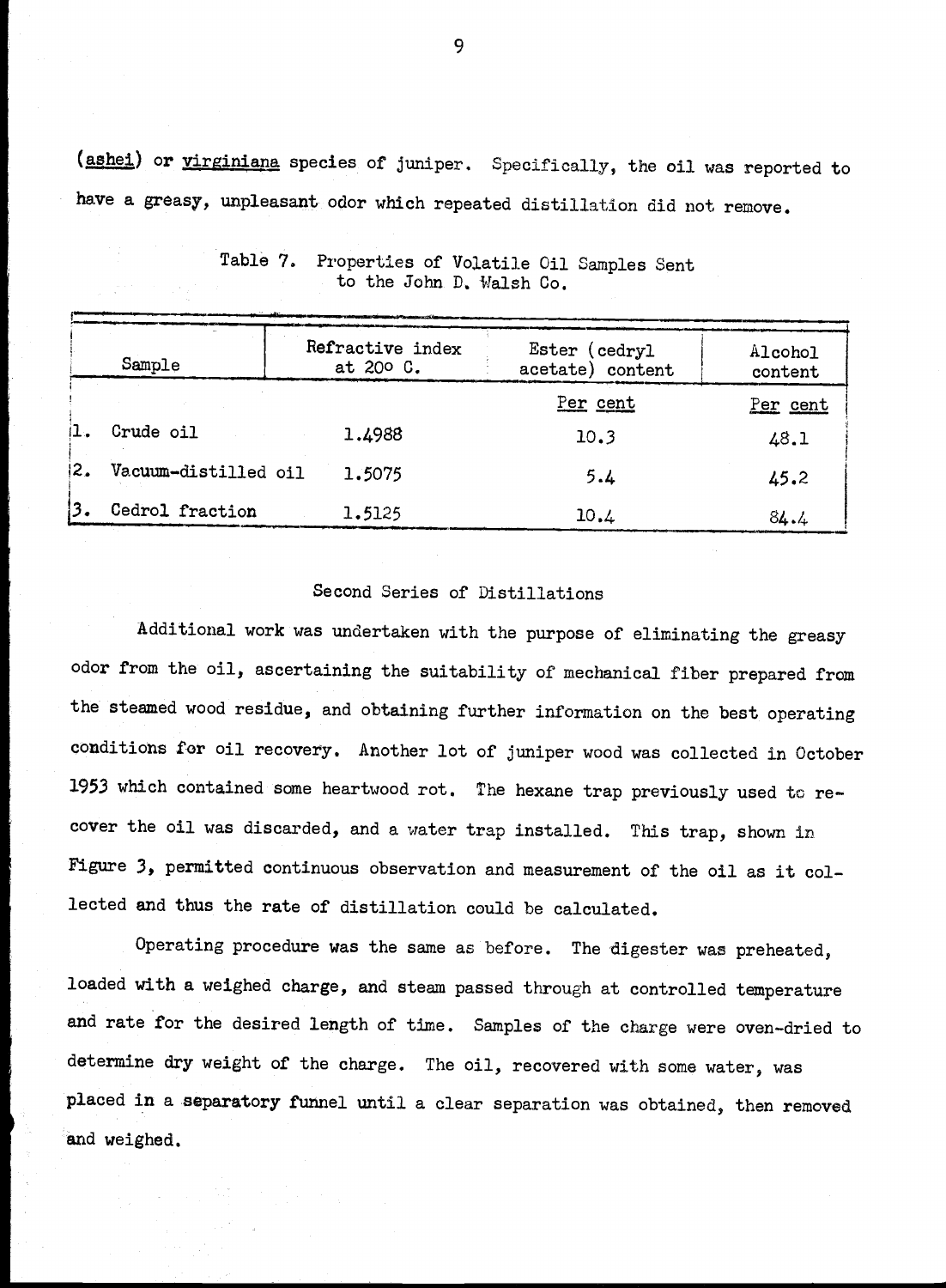The variables involved were (1) particle size of wood, (2) digester steam pressure, (3) rate of steam flow, (4) distillation time, and (5) presence or absence of bark in the charge.

Only two particle sizes were used in the new series of runs, since the spent material was to be used for board products. These were (1) standard 1/2 inch pulp chips suitable for fiber production and (2) hammer-milled chips for particle-board production.

The operating steam pressure was varied from 10 to 50 psi. Calculations, included in the appendix, on theoretical steam requirements for distillation of cedrol, indicated that 50-60 psi was probably the practical maximum pressure.

The rate of steam flow was reduced considerably for this work over that previously used. The rate of steaming is relatively unimportant, except from the economic standpoint, since the theoretical consumption is necessarily exceeded several-fold in practice. While the theoretical steam consumption for distillation of cedrol is about 20-25 pounds of steam per pound of oil at 50-60 pounds per. square inch, the actual consumption in practice for recovery of cedarwood oil is around 100 lb/lb oil (3, Vol  $\downarrow$ , p. 159). This figure was approached in some of the runs in this series.

The time of distillation was not investigated to any extent in this series of runs, for the new oil trap permitted visual observation of the rate of oil recovery. Therefore, it was possible to cut off a distillation when oil recovery became small.

The charges were steamed both with and without bark. It is questionable whether much distinction can be made in the two types of charges, for the juniper logs were rather difficult to peel and there was some bark (especially inner bark) left in the irregularities of the logs. It is probable that any commercial operation will use both wood and bark because of the difficulty in barking the twisted and irregular shapes that commonly occur in juniper logs.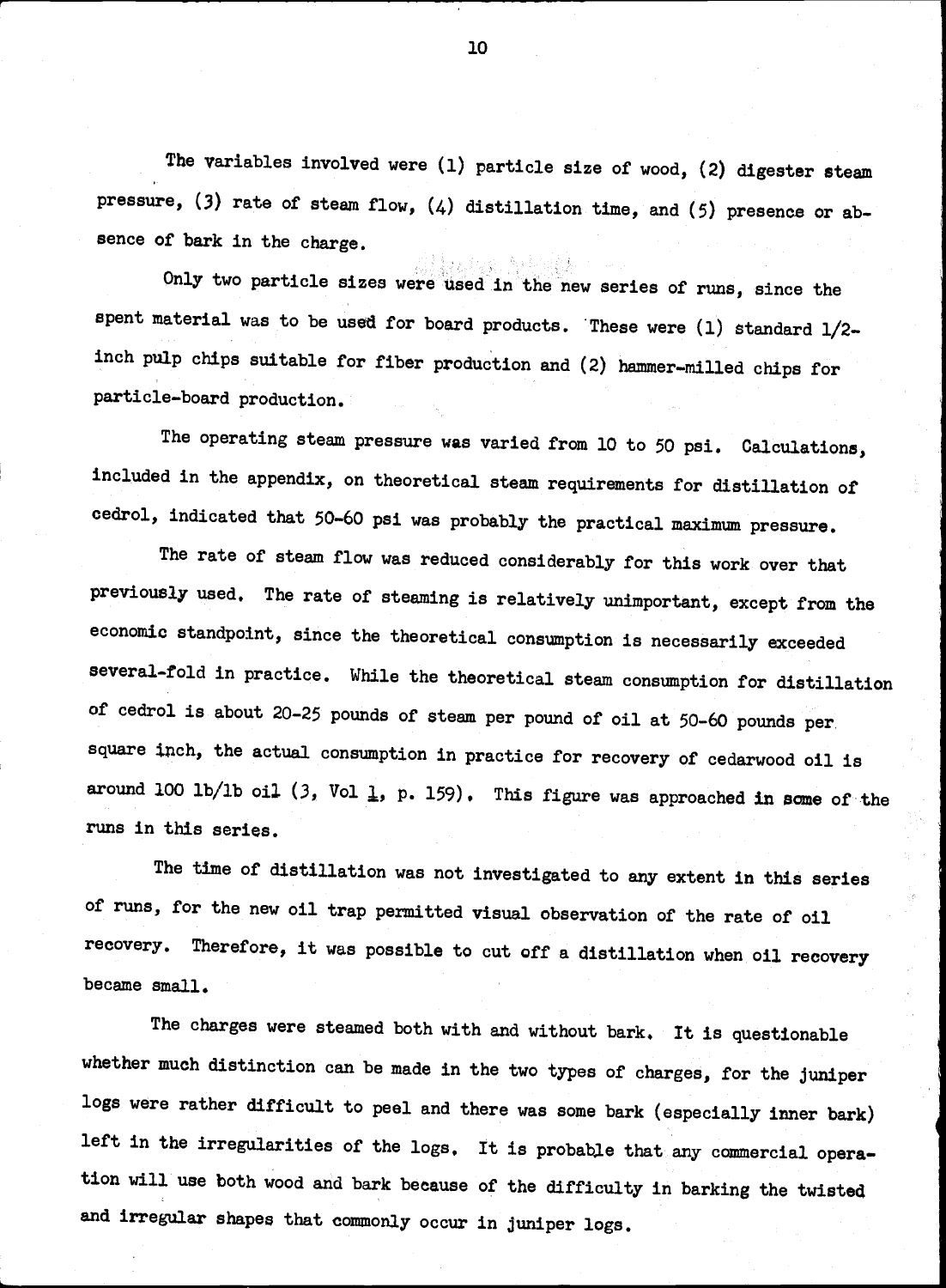Some 15 runs were made; a tabulation of pertinent data is shown in Table 8. Figure 4 shows the relationship between the rate of oil recovery and the time of distillation.

The first 5 runs were made with hammer-milled wood, the remaining 10 runs on chips. It will be observed that the yields and distillation rates are higher for the smaller particle sizes. This difference is more pronounced at lower steam pressures and tends to diminish at higher pressures.

It appeared that the presence of bark in the charge reduced the oil yield slightly; however, the experimental results were too erratic to draw a definite conclusion.

As previously observed, higher yields and faster distillation were achieved with higher steam pressures. It appeared, however, that at any pressure, the bulk of the oil was recovered within the first 3-4 hours.

The steam consumption, as far as oil recovery was concerned, was relatively unimportant. The minimum rate of steaming in this case was dictated by the amount of flow necessary to keep the condenser open. It was possible to operate with a rate of about 100-150 pounds of steam per pound of oil, which conforms to commercial practice. Run 13 used a high excess of steam. There was no apparent difference in the characteristics of the run with the exception that the oil was more difficult to trap because of dispersion in the large amount of water. The steam consumption also became high and somewhat unrealistic when the distillation was continued beyond a practical length of time.

### Examination of the crude oil

The crude oil, as recovered, was a dark-red, opaque liquid. The odor was somewhat harsh, suggestive of the odor of the foliage or bark. There was no apparent difference in odor between oil from bark-free and bark-included charges.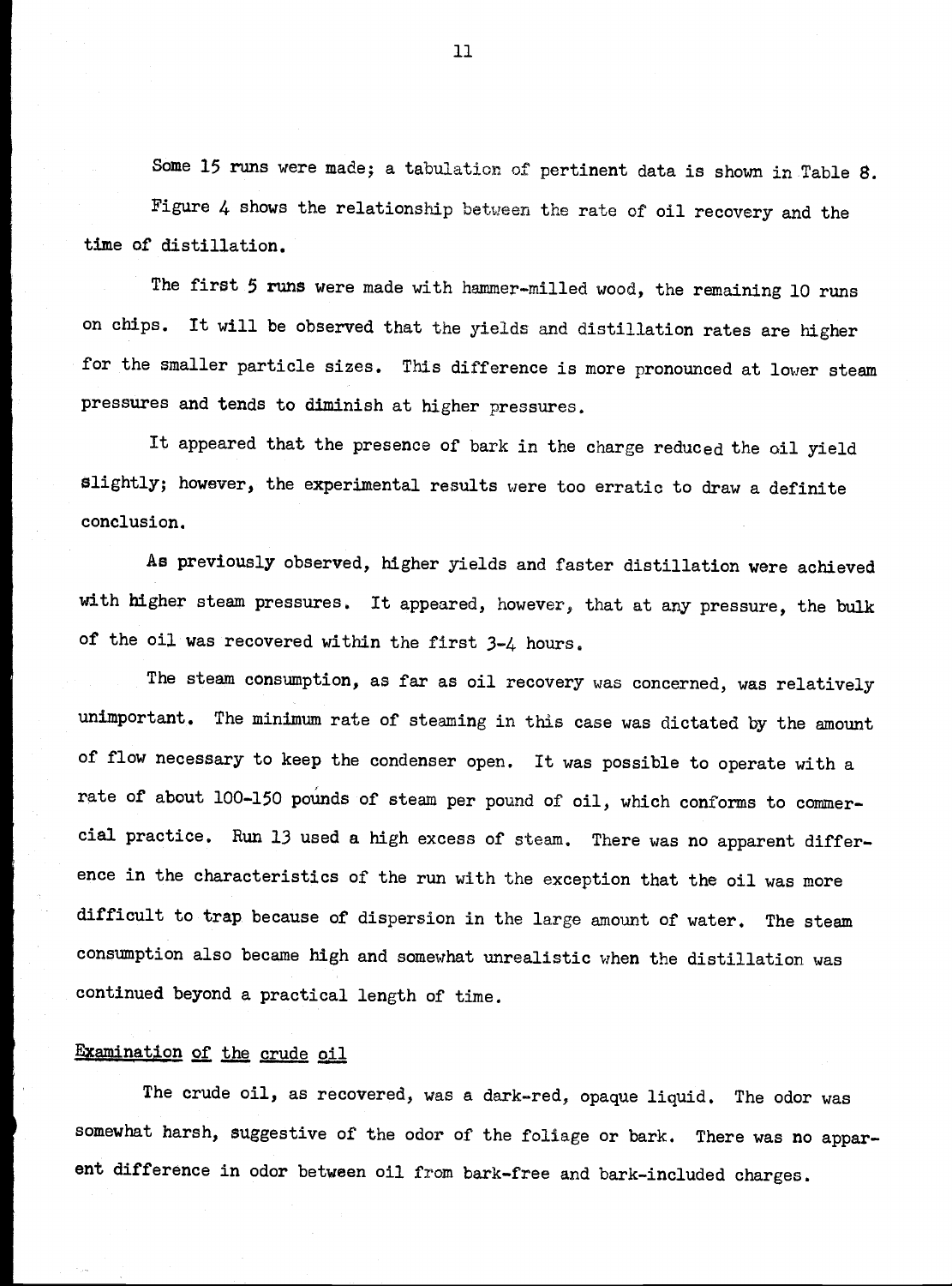| Per cent <sup>2</sup><br>$\underline{\mathbf{L}}\underline{\mathbf{b}}$<br>$\overline{\mathbf{r}}$<br>$Psi$<br>Hours<br>$\overline{\mathbf{P}}$<br>Lb/1b<br>Per cent<br>57.5<br>44.0<br>32.1<br>$hm - wob$<br>1/2<br>50<br>6<br>0.53<br>1.65<br>240<br>28.1<br>$hm - wb$<br>52.0<br>46.0<br>50<br>5<br>3/4<br>0.353<br>1.26<br>246<br>3<br>44.0<br>27.4<br>$hm - wob$<br>37.5<br>50<br>0.398<br>1.46<br>126<br>3<br>48.0<br>3/4<br>$hm - wb$<br>43.0<br>27.4<br>50<br>0.34<br>1.24<br>246<br>40.0<br>7<br>37.0<br>25.0<br>$hm - wb$<br>10<br>0.345<br>1.38<br>385<br>39.0<br>7<br>chips-ns-wob<br>45.0<br>21.4<br>10<br>0.187<br>0.88<br>700<br>$\overline{7}$<br>49.0<br>36.5<br>31.0<br>50<br>chips-ns-wob<br>0.358<br>1.16<br>328<br>42.0<br>7<br>23.9<br>chips-ns-wb<br>43.0<br>30<br>0.230<br>0.96<br>505<br>44.0<br>25.8<br>41.5<br>chips-s-wob<br>30<br>0.274<br>4<br>1.07<br>224<br>39.0<br>22.8<br>3<br>1/3<br>41.5<br>chips-s-wb<br>50<br>0.176<br>0.78<br>305<br>27.0<br>44.0<br>38.5<br>chips-s-wob<br>50<br>3<br>0.313<br>1.16<br>144<br>46.0<br>27.4<br>3<br>chips-s-wob<br>40.5<br>50<br>0.30<br>1.10<br>146<br>$\boxed{13}$<br>8<br>41.0<br>24.8<br>chips-s-wob<br>39.5<br>10<br>0.15<br>0.61<br>2060<br>14<br>49.0<br>37.5<br>chips-ns-wb<br>30.5<br>50<br>4<br>0.39<br>1.28<br>118<br> 15 <br>33.0<br>35.0<br>21.5<br>$4 \frac{1}{2}$<br>trash chips<br>10<br>0.172<br>0.80<br>495<br>1<br>hm -- hammer-milled<br>wob --- without bark<br>$wb$ -- with bark<br>ns -- not screened<br>s -- screened<br>$2$ On a wet-weight basis. | Run                     | Material <sup>1</sup> | Wet wt<br>of wood | Moisture<br>content | Dry wt<br>of wood | Steam<br>pressure | Distillation<br>time | Wt oil<br>recovered | Yield | Steam/oil |
|----------------------------------------------------------------------------------------------------------------------------------------------------------------------------------------------------------------------------------------------------------------------------------------------------------------------------------------------------------------------------------------------------------------------------------------------------------------------------------------------------------------------------------------------------------------------------------------------------------------------------------------------------------------------------------------------------------------------------------------------------------------------------------------------------------------------------------------------------------------------------------------------------------------------------------------------------------------------------------------------------------------------------------------------------------------------------------------------------------------------------------------------------------------------------------------------------------------------------------------------------------------------------------------------------------------------------------------------------------------------------------------------------------------------------------------------------------------------------------------------------------------------------------------------------|-------------------------|-----------------------|-------------------|---------------------|-------------------|-------------------|----------------------|---------------------|-------|-----------|
|                                                                                                                                                                                                                                                                                                                                                                                                                                                                                                                                                                                                                                                                                                                                                                                                                                                                                                                                                                                                                                                                                                                                                                                                                                                                                                                                                                                                                                                                                                                                                    |                         |                       |                   |                     |                   |                   |                      |                     |       |           |
|                                                                                                                                                                                                                                                                                                                                                                                                                                                                                                                                                                                                                                                                                                                                                                                                                                                                                                                                                                                                                                                                                                                                                                                                                                                                                                                                                                                                                                                                                                                                                    | 1                       |                       |                   |                     |                   |                   |                      |                     |       |           |
|                                                                                                                                                                                                                                                                                                                                                                                                                                                                                                                                                                                                                                                                                                                                                                                                                                                                                                                                                                                                                                                                                                                                                                                                                                                                                                                                                                                                                                                                                                                                                    | $\overline{\mathbf{c}}$ |                       |                   |                     |                   |                   |                      |                     |       |           |
|                                                                                                                                                                                                                                                                                                                                                                                                                                                                                                                                                                                                                                                                                                                                                                                                                                                                                                                                                                                                                                                                                                                                                                                                                                                                                                                                                                                                                                                                                                                                                    | 3                       |                       |                   |                     |                   |                   |                      |                     |       |           |
|                                                                                                                                                                                                                                                                                                                                                                                                                                                                                                                                                                                                                                                                                                                                                                                                                                                                                                                                                                                                                                                                                                                                                                                                                                                                                                                                                                                                                                                                                                                                                    | 4                       |                       |                   |                     |                   |                   |                      |                     |       |           |
|                                                                                                                                                                                                                                                                                                                                                                                                                                                                                                                                                                                                                                                                                                                                                                                                                                                                                                                                                                                                                                                                                                                                                                                                                                                                                                                                                                                                                                                                                                                                                    | 5                       |                       |                   |                     |                   |                   |                      |                     |       |           |
|                                                                                                                                                                                                                                                                                                                                                                                                                                                                                                                                                                                                                                                                                                                                                                                                                                                                                                                                                                                                                                                                                                                                                                                                                                                                                                                                                                                                                                                                                                                                                    | 6                       |                       |                   |                     |                   |                   |                      |                     |       |           |
|                                                                                                                                                                                                                                                                                                                                                                                                                                                                                                                                                                                                                                                                                                                                                                                                                                                                                                                                                                                                                                                                                                                                                                                                                                                                                                                                                                                                                                                                                                                                                    | 7                       |                       |                   |                     |                   |                   |                      |                     |       |           |
|                                                                                                                                                                                                                                                                                                                                                                                                                                                                                                                                                                                                                                                                                                                                                                                                                                                                                                                                                                                                                                                                                                                                                                                                                                                                                                                                                                                                                                                                                                                                                    | 8                       |                       |                   |                     |                   |                   |                      |                     |       |           |
|                                                                                                                                                                                                                                                                                                                                                                                                                                                                                                                                                                                                                                                                                                                                                                                                                                                                                                                                                                                                                                                                                                                                                                                                                                                                                                                                                                                                                                                                                                                                                    | 9                       |                       |                   |                     |                   |                   |                      |                     |       |           |
|                                                                                                                                                                                                                                                                                                                                                                                                                                                                                                                                                                                                                                                                                                                                                                                                                                                                                                                                                                                                                                                                                                                                                                                                                                                                                                                                                                                                                                                                                                                                                    | 10                      |                       |                   |                     |                   |                   |                      |                     |       |           |
|                                                                                                                                                                                                                                                                                                                                                                                                                                                                                                                                                                                                                                                                                                                                                                                                                                                                                                                                                                                                                                                                                                                                                                                                                                                                                                                                                                                                                                                                                                                                                    | 11                      |                       |                   |                     |                   |                   |                      |                     |       |           |
|                                                                                                                                                                                                                                                                                                                                                                                                                                                                                                                                                                                                                                                                                                                                                                                                                                                                                                                                                                                                                                                                                                                                                                                                                                                                                                                                                                                                                                                                                                                                                    | 12                      |                       |                   |                     |                   |                   |                      |                     |       |           |
|                                                                                                                                                                                                                                                                                                                                                                                                                                                                                                                                                                                                                                                                                                                                                                                                                                                                                                                                                                                                                                                                                                                                                                                                                                                                                                                                                                                                                                                                                                                                                    |                         |                       |                   |                     |                   |                   |                      |                     |       |           |
|                                                                                                                                                                                                                                                                                                                                                                                                                                                                                                                                                                                                                                                                                                                                                                                                                                                                                                                                                                                                                                                                                                                                                                                                                                                                                                                                                                                                                                                                                                                                                    |                         |                       |                   |                     |                   |                   |                      |                     |       |           |
|                                                                                                                                                                                                                                                                                                                                                                                                                                                                                                                                                                                                                                                                                                                                                                                                                                                                                                                                                                                                                                                                                                                                                                                                                                                                                                                                                                                                                                                                                                                                                    |                         |                       |                   |                     |                   |                   |                      |                     |       |           |
|                                                                                                                                                                                                                                                                                                                                                                                                                                                                                                                                                                                                                                                                                                                                                                                                                                                                                                                                                                                                                                                                                                                                                                                                                                                                                                                                                                                                                                                                                                                                                    |                         |                       |                   |                     |                   |                   |                      |                     |       |           |
|                                                                                                                                                                                                                                                                                                                                                                                                                                                                                                                                                                                                                                                                                                                                                                                                                                                                                                                                                                                                                                                                                                                                                                                                                                                                                                                                                                                                                                                                                                                                                    |                         |                       |                   |                     |                   |                   |                      |                     |       |           |
|                                                                                                                                                                                                                                                                                                                                                                                                                                                                                                                                                                                                                                                                                                                                                                                                                                                                                                                                                                                                                                                                                                                                                                                                                                                                                                                                                                                                                                                                                                                                                    |                         |                       |                   |                     |                   |                   |                      |                     |       |           |
|                                                                                                                                                                                                                                                                                                                                                                                                                                                                                                                                                                                                                                                                                                                                                                                                                                                                                                                                                                                                                                                                                                                                                                                                                                                                                                                                                                                                                                                                                                                                                    |                         |                       |                   |                     |                   |                   |                      |                     |       |           |

言 いふとうしょく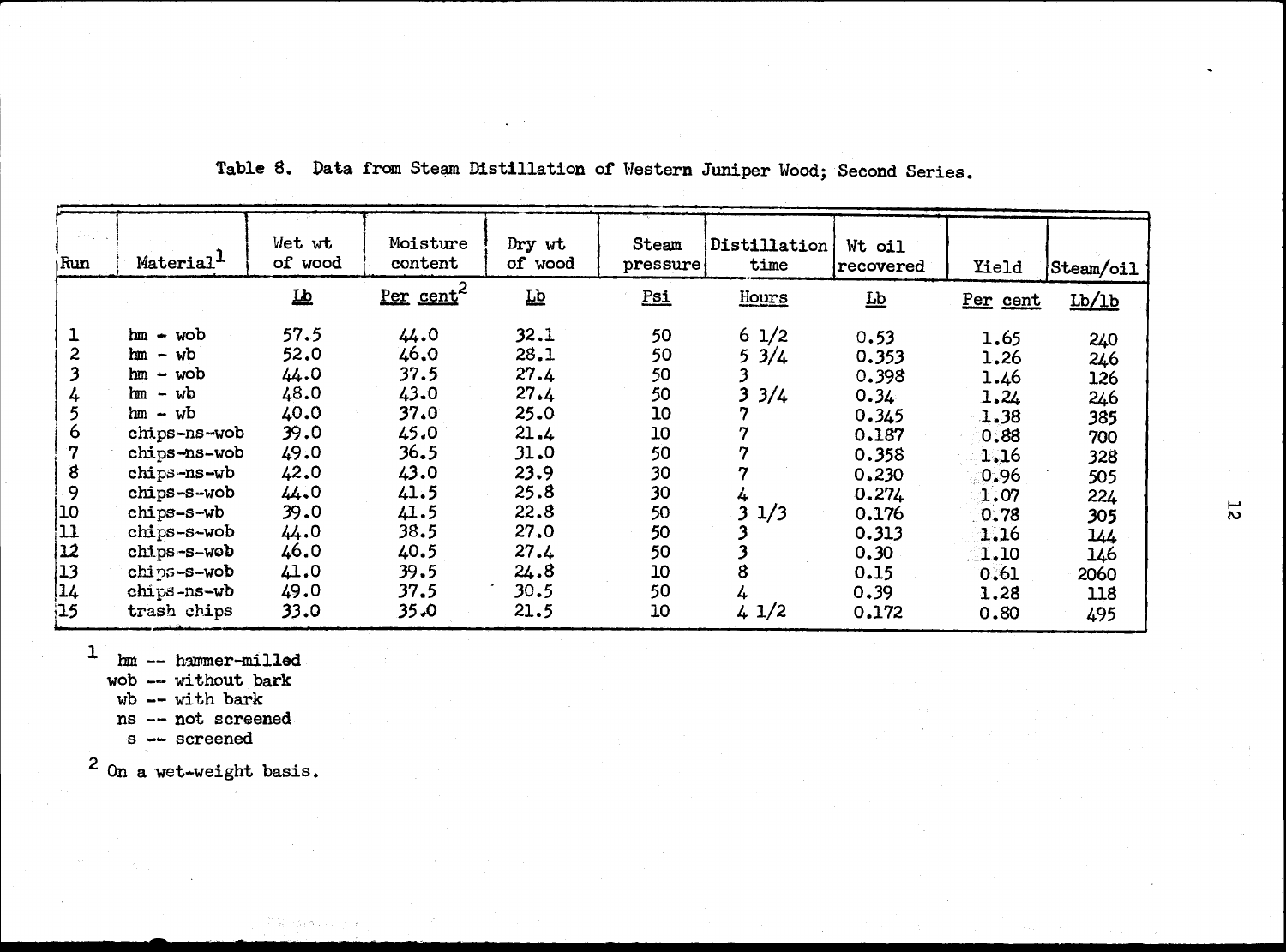VAPORS LONG STEM FUNNEL TO ADMIT CONDENSATE WIRE WITH STOPPER ON BOTTOM BELOW OIL LEVEL TO PERMIT OIL TO BE REMOVED WITH A MINIMUM OF WATER OIL LEVEL I-INCH I.D. BY 24-INCH PYREX GOOSENECK DRAIN **WATER** TO CONDENSATE TUBE RECEIVERE 5-LiTER ASPIRATOR BOTTLE

# FIGURE 3. SKETCH OF OIL TRAR

**CONDENSED**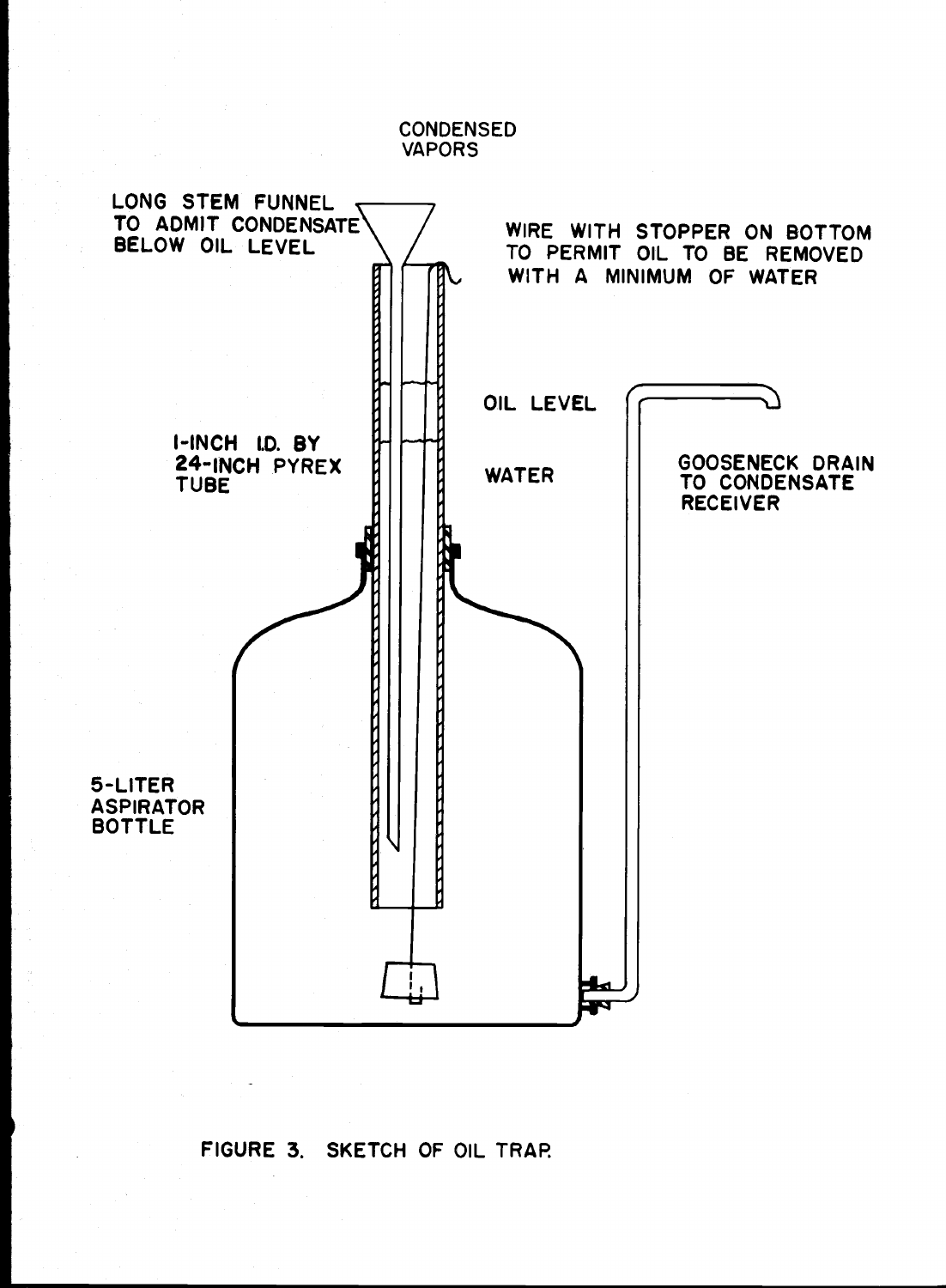

FIGURE 4. RATE OF OIL RECOVERY DURING STEAM DISTILLATION OF WESTERN<br>JUNIPER WOOD, ON A DRY-WEIGHT BASIS.<br>The Matter of Data Data Resisters of Matter and Matter and Matter and Matter and Matter and Matter and Matter JUNIPER WOOD; ON A DRY-WEIGHT BASIS.<br>And the state of the state of the state of the state of the state of the state of the state of the state of the state of the state of the state of the state of the state of the state of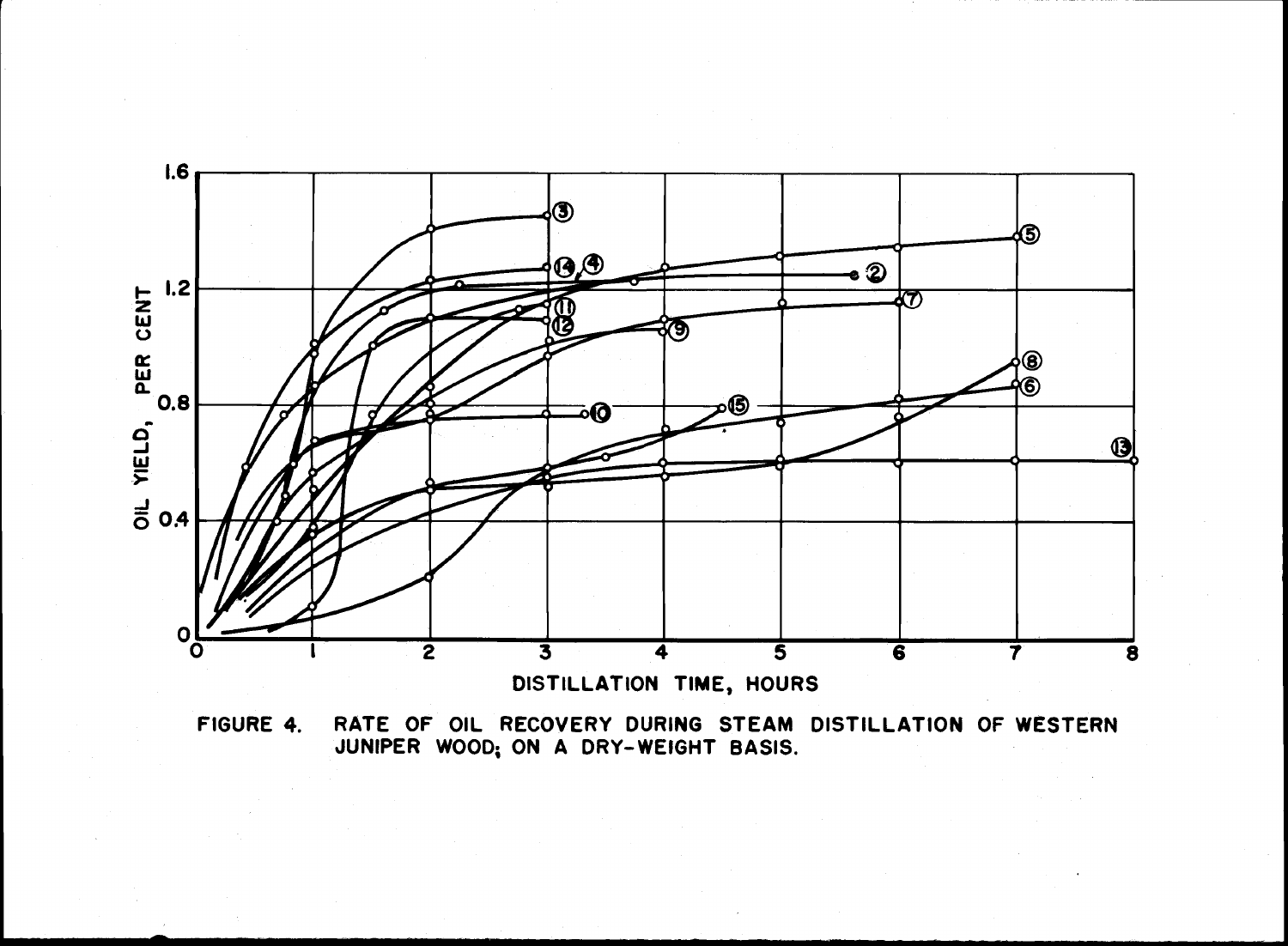A number of samples, when exposed to air for several days, developed a dark blue-green color, apparently because of copper contamination from the condenser. This color was removed by treatment with citric acid, as described by Guenther p. 311 Vol  $I.^3$ 

Oils obtained from runs using 10 psi steam pressure and less deposited cedrol crystals on standing overnight. Samples of oil from runs 5 and 6 reacted in this manner. Filtration of the samples showed 17.4 per cent of the weight of oil deposited as cedrol in run 5, and 10 per cent from run 6. The other lowpressure runs, 13 and 15, did not give crystalline cedrol. Run 13 used a high excess of steam which resulted in partial emulsification of the oil and water which seemed to inhibit crystallization. Run 15 used waste wood with considerable bark, and this did not deposit crystalline cedrol,

The oils from high-pressure runs, when treated by the Raybak process (Guenther p. 300 Vol I) yielded about 20-25 per cent of the weight of oil as crystalline cedrol.

A number of random treatments of the oil were tried in an effort to improve the odor of the oil as requested by the John D. Walsh Co., 32 Broadway, New York 4, New York.

Samples treated in the following manner were sent to this firm for examination:

- 1. Crude oil as recovered, not treated.
- 2. Oil extracted with citric acid to remove heavy metals.
- Oil extracted with (1) citric acid and (2) with hot, saturated, sodium bisulfite solution.

Oil refluxed with 5 per cent sodium hydroxide solution.

5, Oil extracted with 10 per cent hydrochloric acid.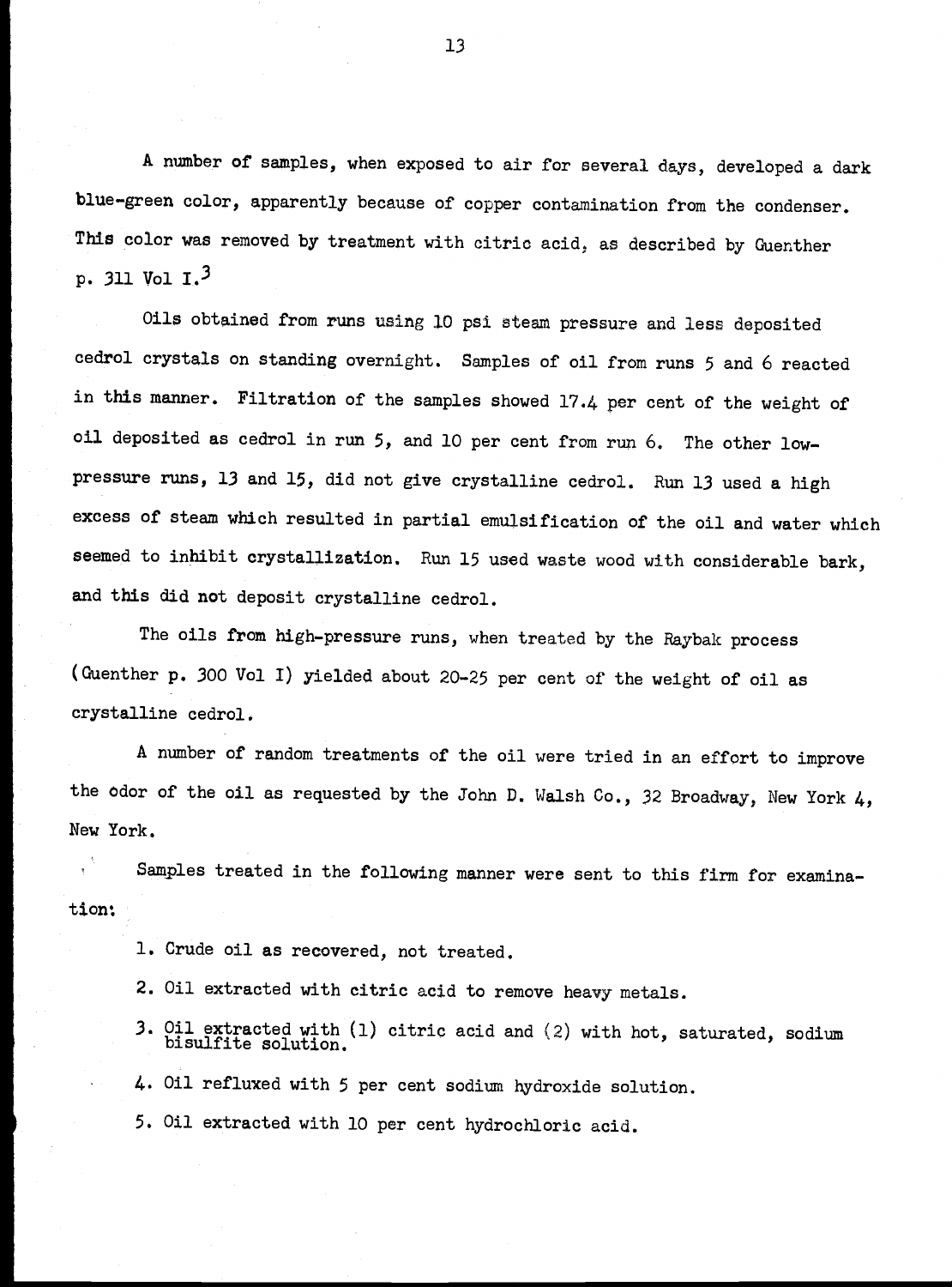According to the Walsh Company, the above treatments did not result in any noticeable improvement in the odor of the oil. It therefore appeared that the oil from western juniper had somewhat different properties from the other cedarwood oils. This suggested two further avenues of research if this project were continued. The oil could either be modified to duplicate the properties of established cedarwood oils, or product research could be carried out to find uses for the western juniper oil in its natural condition.

#### **REMARKS**

The following remarks can be made regarding operating conditions for volatile oil recovery:

- For maximum oil yields at the most favorable rate, distillation at 50-60 psi is recommended.
- $2.$ If oil recovery is the only purpose, hammer-milled wood will be better than chips because of the higher oil yield and faster recovery..
- The use of steam pressures under 10 psi gave oils that deposited  $3.$ crystalline cedrol on standing. It was possible to recover 10-15 per cent of the weight of the oil as solid cedrol by filtration. The cedrol was quite pure and could easily be recrystallized from hot ethanol if higher purity was desired. This product had a pleasant odor.
- $4.$ Oils from high-pressure runs, when treated by the Raybak method, yielded 20-25 per cent cedrol. It was more difficult to purify this cedrol, however, than that from low-pressure runs.
- 5. Minimum steam consumption for the range of pressures investigated appeared to be 100-150 pounds per pound of oil recovered.

The following generalizations outline probable economics of juniper oil production:

- 1. Average oil recoveries from dry juniper wood will be 1.3-1.5 per cent, or 26-30 pounds per ton.
- $2.$ If operating pressures under 10 psi are used for steam distillation, the oils will naturally deposit cedrol crystals on standing. The yield of crysta11ire material is roughly 15 per cent of the oil, so cedrol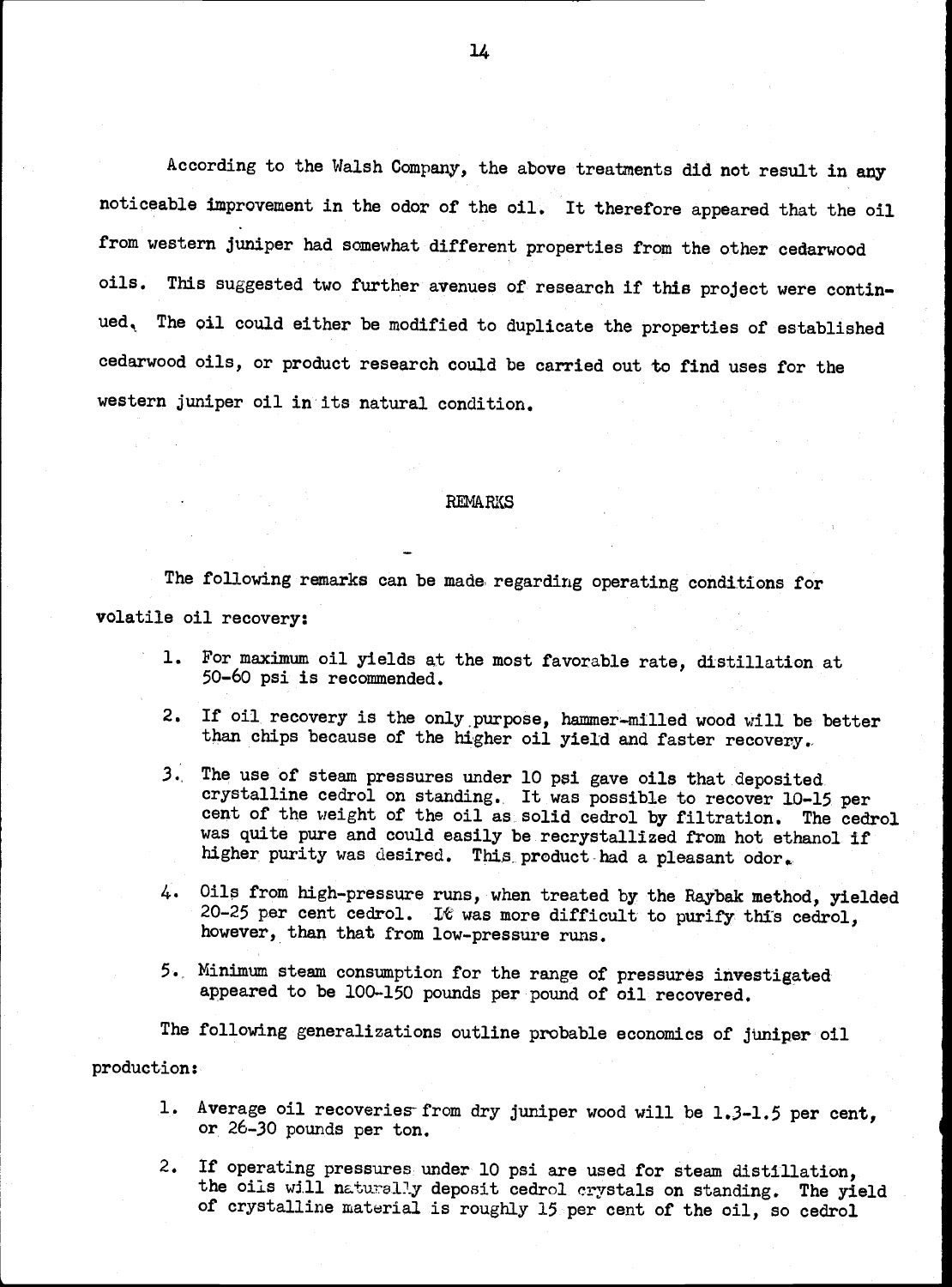recoveries would be roughly 3.9 to 4,5 pounds per ton of dry wood. At the quoted price of from  $3.50$  to  $4.00$  per pound, this would amount to a gross value of from \$13.60 to \$18.00 per ton of dry wood. This is exclusive of the liquid portions of the oil, mainly cedrene.

- 3. If higher steam pressures are used for distillation, the amount of cedrol recoverable is increased, although the crystallization process is more difficult. Using an average yield of 25 per cent from the oil, the potential recovery would be from  $6.5$  to 7.5 pounds per ton of dry wood. The gross return would be from \$22.70 to \$30.00 per ton of wood. Again, the liquid fraction of the oil remains as a byproduct.
- If the crude oil is vacuum fractionated, the maximum cedrol yield is obtained, roughly 40 per cent of the oil. This would make a gross return of from \$36.50 to \$48.00 per ton of dry wood for the cedrol alone.  $\mathbf{L}$ .
- If crude oil is the end product of the process, the possible return would be from \$13.00 to \$15.00 per ton of wood. This is based on current market prices for cedarwood oils which are about  $50¢$  per lb.
- 6. The cost of steam is quite low for the processing. Steam costs would probably be about 50 $\phi$  per 1000 pounds of steam. Since the estimated consumption is 3000 pounds per ton of wood, the cost would be only \$1.50 per ton of wood. The steam cost would be further reduced if spent wood could be used as boiler fuel.
- 7. No attempt has been made to estimate the cost of procuring juniper wood since the nature of the logging operation would influence the cost considerably.

It is concluded therefore that recovery of crude oil as the end product is probably the least profitable of the possible processes. The recovery of crysta11ine cedrol offers more promise since the cedrol commands a good price, and the liquid fraction of the oil remains as a byproduct which should have some substantial value.

The use of the spent wood for fiber production would also enhance the economics of the process.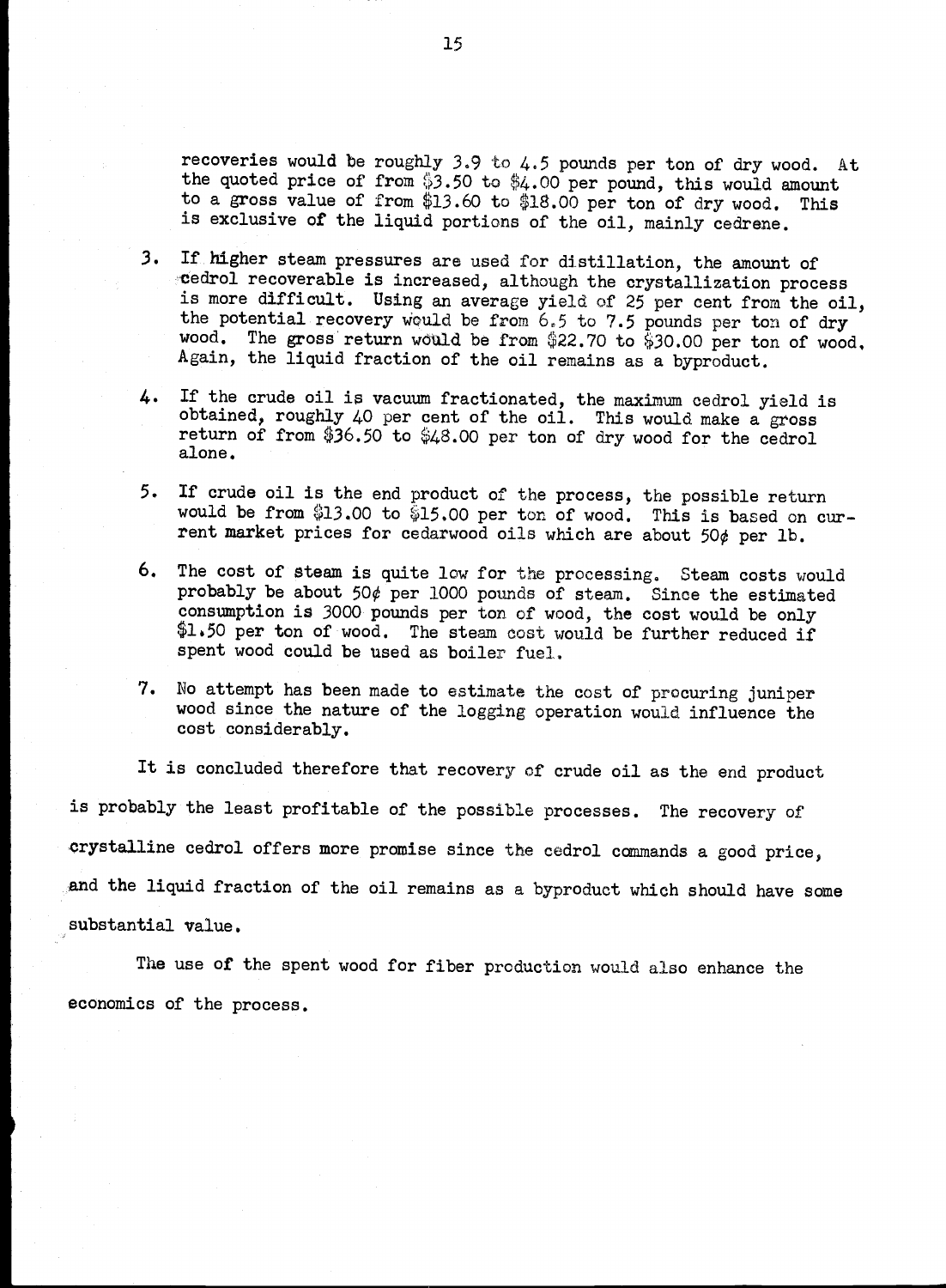## Literature Cited

- Kurth, E. F. and Lackey, H. B. "The Constituents of Sierra Juniper Wood (Juniperus <u>occidentalis</u>, Hooker)." <u>Jour. Amer. Chem</u>. <u>Soc</u>., 70, 2206-2209. 1948.
- 2. Burnet, Don. "An Attempt to Recover Cedarwood Oil from Western Juniper by Destructive Distillation." Master of Science Thesis, Oregon State College. 1954.
- Guenther, E. The Essential Oils, D. Van Nostrand Co., Inc., New York. Vol. I, 1948, p. 472. Vol. II, 1949, p. 852.  $3.$
- Huddle, A. B. "Oil from Tennessee Red Cedar," Industrial and Engineering 4. Chemistry, 28, 18-21. 1936.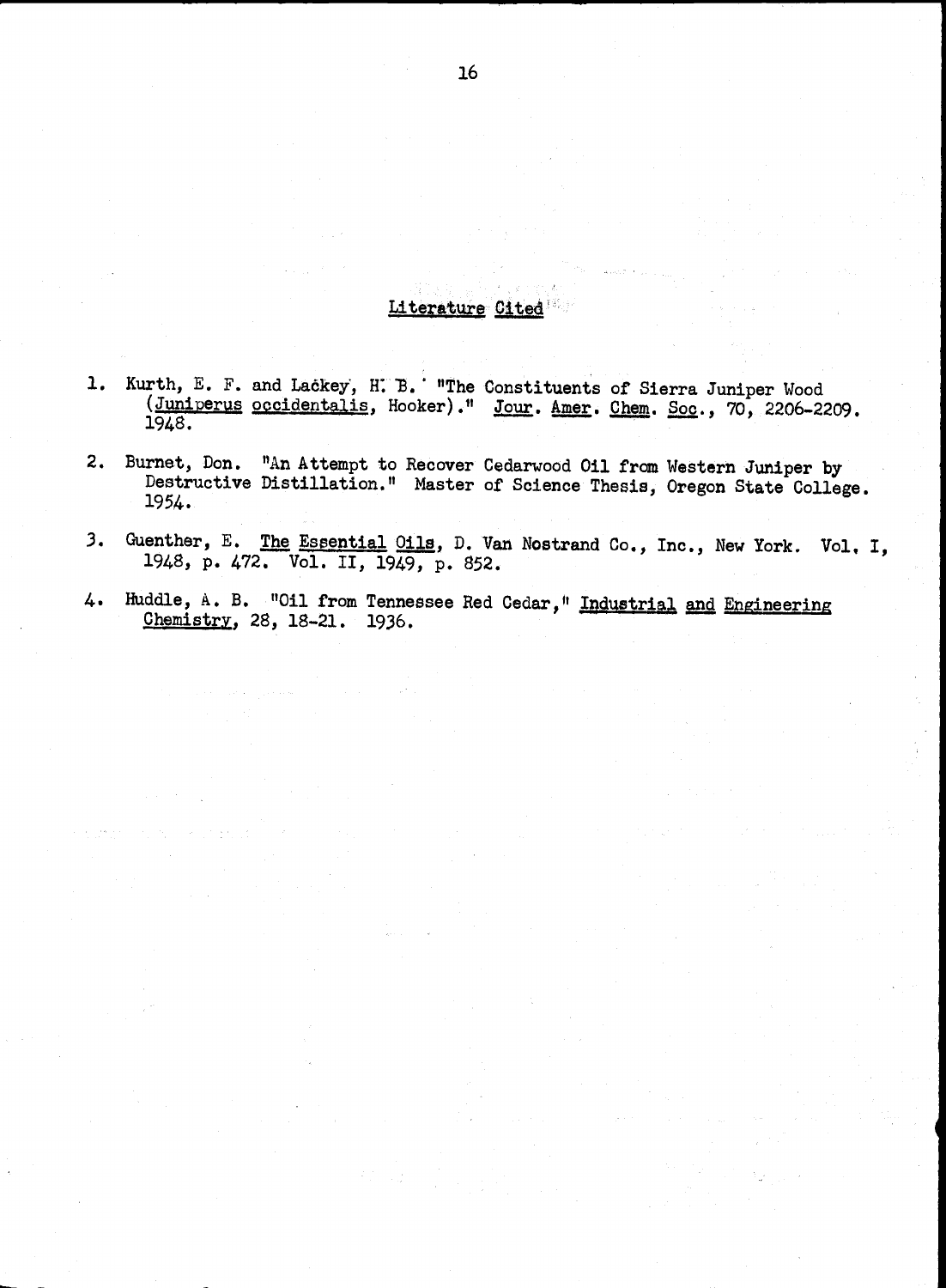### **APPENDIX**

Data in this section are included to provide means of calculating theoretical steam requirements for distillation of cedrol. Indications were that 50-60 psi was probably the practioal maximum pressure.

Theoretical Calculations for Steam Distillation of Cedrol and Cedrene:

Table 9. Vapor-pressure Curçes for Cedrene and Cedrol, Plotted by Method of Dühring (Figures 5, 6).

| Material | Boiling    | Vapor    | Temp at which water     |
|----------|------------|----------|-------------------------|
|          | point      | pressure | has same vapor pressure |
|          | $De$ g $C$ | $Mm$ Hg  | $Deg$ $C$               |
| Cedrene  | 262        | 750      | 99.6                    |
|          | 130        | 17       | 19.5                    |
|          | 102        | 3.5      | $-3.6$                  |
| Cedrol   | 291        | 760      | 100                     |
|          | 135        | 5        | 1.2                     |

(Guenther, pp. 118, 285, Volume II)

Table 10. Calculation of Theoretical Steam Required for Distillation of Cedrol.

|         | Operating Pressure |       | Temperature | Vapor pressure<br>of water | Temp from<br>Dunning plot | Vapor pressure<br>of cedrol |
|---------|--------------------|-------|-------------|----------------------------|---------------------------|-----------------------------|
| Psig    | Lb abs             | Deg F | $Dec C$     | $Mm$ Hg                    | $Deg$ $C$                 | Mm Hg                       |
| $\circ$ | 14.7               | 212   | 100         | 760                        | $-27$                     | 0.6                         |
| 10      | 24.7               | 239   | 115         | 1275                       | $-13$                     | 1.7                         |
| 20      | 34.7               | 259   | 126         | 1790                       | $\blacksquare$            | 3.4                         |
| 30      | 44.7               | 274   | 135         | 2310                       | 1.2                       | 5.0                         |
| 40      | 54.7               | 286   | 141         | 2830                       | 8                         | 8.05                        |
| 50      | 64.7               | 297   | 148         | 3340                       | 12.5                      | 10.9                        |
| 60      | 74.7               | 307   | 153         | 3860                       | 16                        | 13.6                        |
| 80      | 94.7               | 324   | 162         | 4900                       | 21                        | 18.7                        |
| 100     | 114.7              | 338   | 171         | 5930                       | 26,5                      | 25.9                        |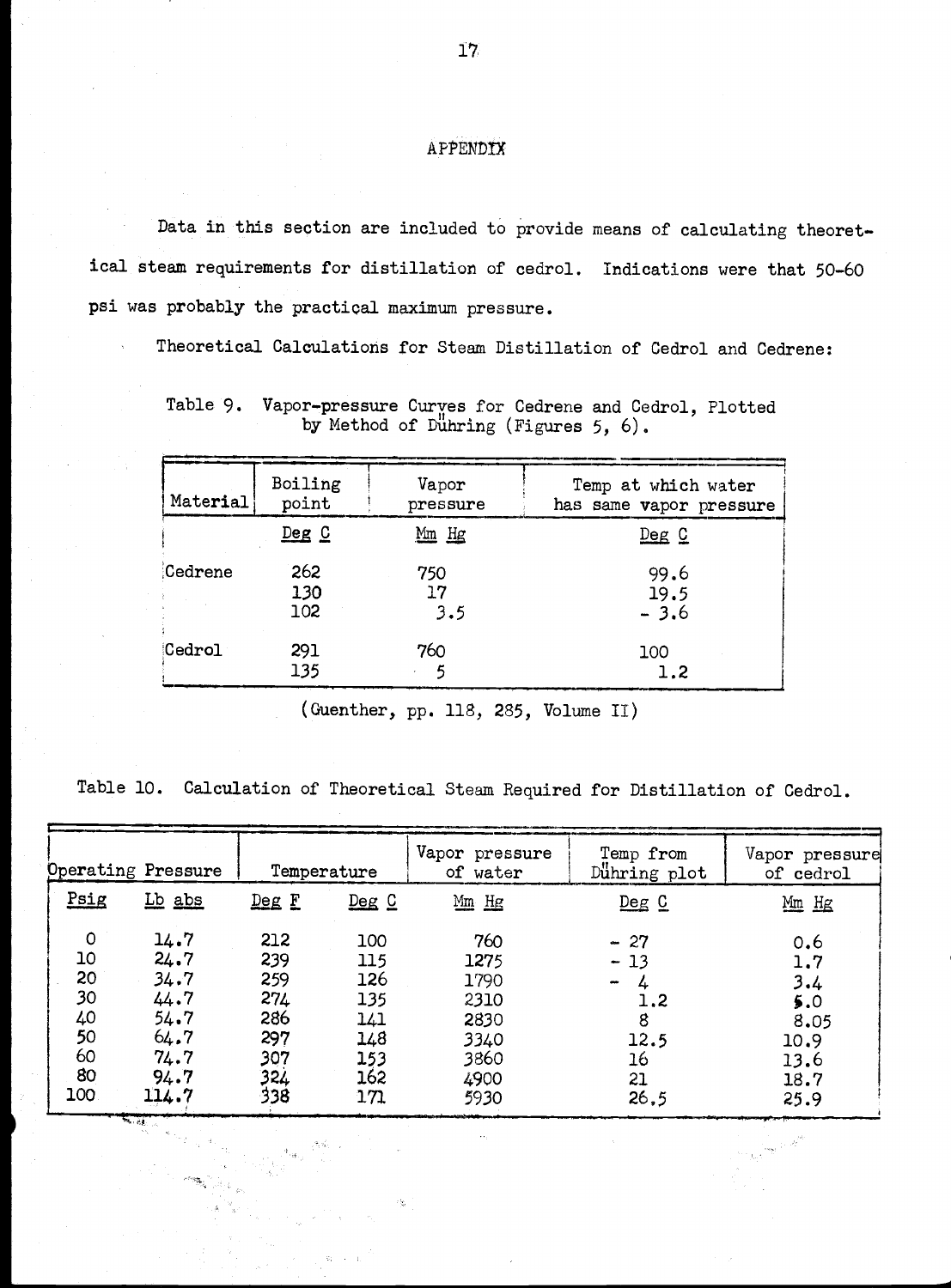Calculating theoretical steam required to distill cedrol, using conventional steam-distillation equation:

Weight water  
\nWeight cedrol = 
$$
\frac{P_W (M.W._W)}{P_C (M.W._C)}
$$
  
\n $MW_W = 18$  (Molecular weight of water)  
\n $MW_C = 222.4$  (Molecular weight of cedrol)  
\n $P_W =$  vapor pressure of water  
\n $P_C =$  vapor pressure of cedrol

Partial pressure of cedrol was neglected in the lower range. At pressures up to 100 psi, steam required is as follows:

| Pressure   | Steam required      |
|------------|---------------------|
| <u>Psi</u> | Lb/1b cedrol        |
| O          | 102.5               |
| 10<br>20   | 60.6<br>o p<br>42.5 |
| 30         | 37.3                |
| 40<br>50   | 28.3<br>24.7        |
| 60<br>80   | 22.9                |
| 100        | 21.1<br>18.4        |

7-1-54 gh

 $\mathbf{r} \sim \sqrt{2\pi}$ 

 $\{1,\ldots,n\}$ 

 $\frac{1}{4}$  ,  $\frac{1}{4}$  ,  $\frac{1}{4}$  ,  $\frac{1}{4}$ 

 $\frac{1}{2}$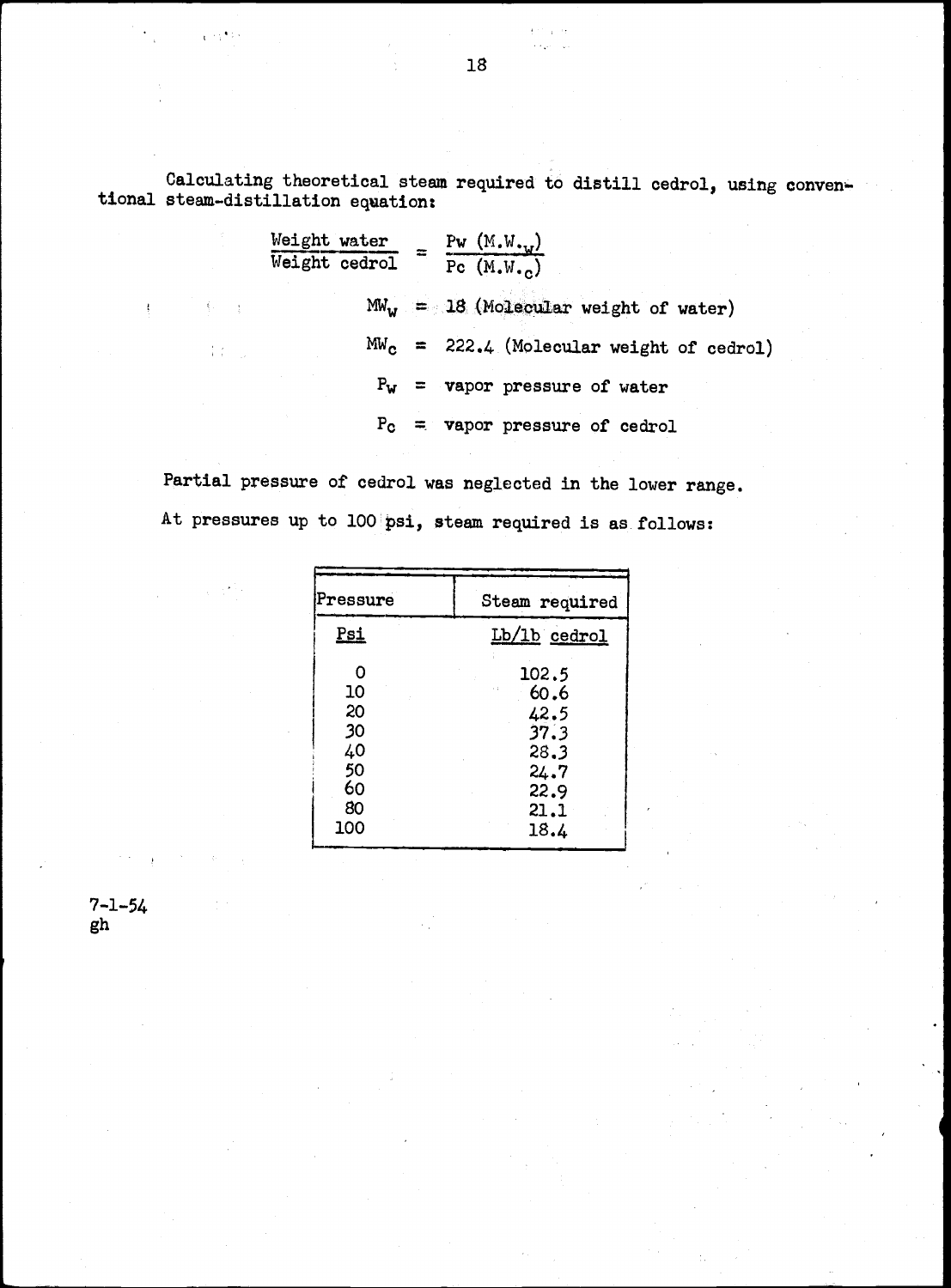

FIGURE 5. VAPOR PRESSURES OF CEDROL AND CEDRENE (GUENTHER, II, PP 118., 285).